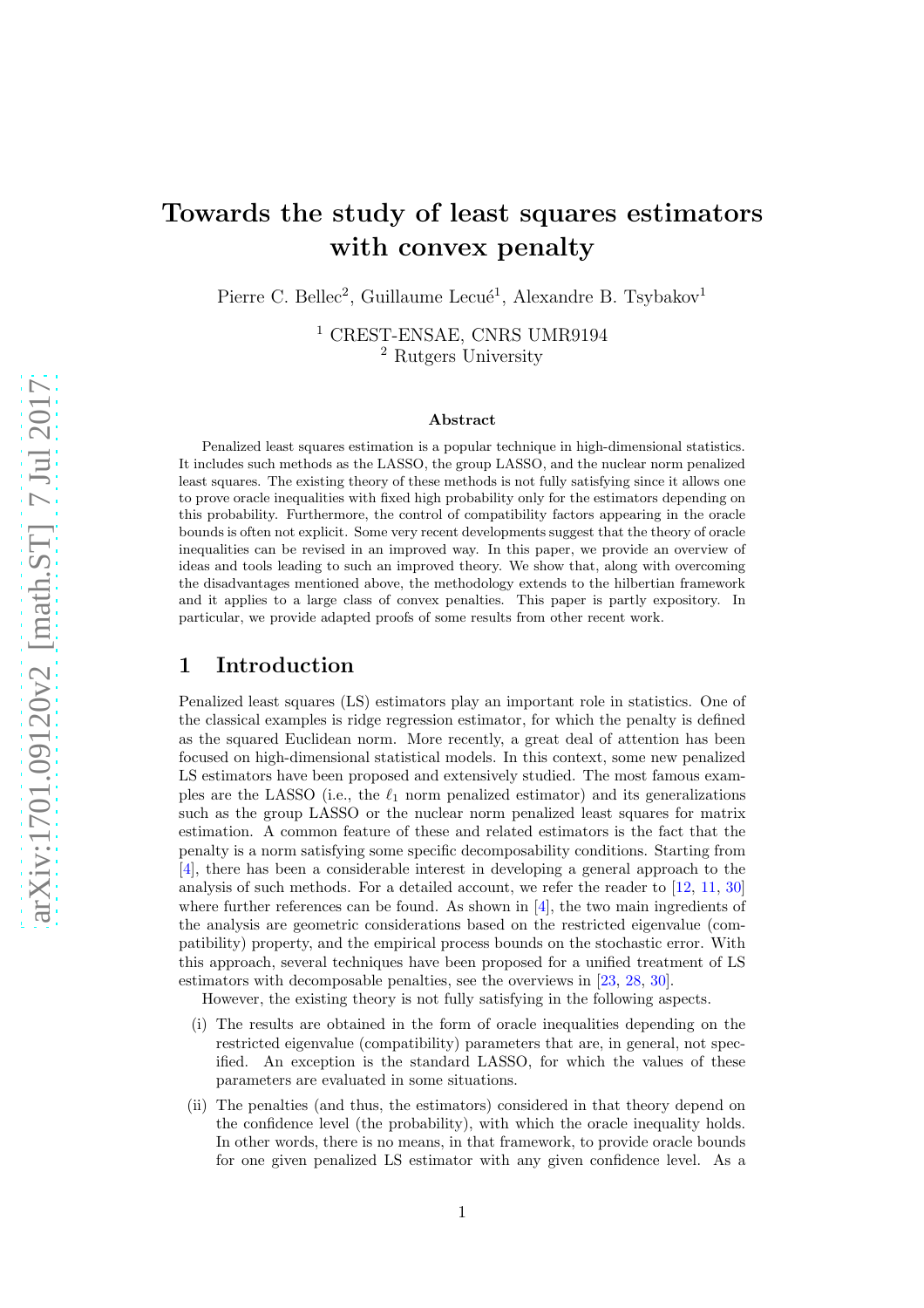consequence, oracle inequalities for the mean squared risk or upper bounds on any other moments of the risk are not derivable from these results.

Very recent developments show that, in some cases, the problems (i) and (ii) can be resolved. For (i), a relatively general solution can be obtained by the small ball method of [\[14,](#page-19-5) [21](#page-19-6)]. It has been already successfully implemented for such procedures as LASSO and SLOPE [\[9,](#page-19-7) [15,](#page-19-8) [2\]](#page-18-1).

Techniques to overcome the disadvantage (ii) have been recently proposed in [\[2,](#page-18-1) [3](#page-18-2)]. The argument in [\[2\]](#page-18-1) is based on a refined bound for the stochastic error, and the results focus on the LASSO and SLOPE estimators. Thanks to these techniques, an improvement of the classical rates is obtained for the prediction and estimation errors. In [\[3](#page-18-2)], a different argument is used to resolve the problem described in (ii). The results are valid only for the prediction error but extend to other penalized LS estimators than LASSO and SLOPE. The proof is based on a Lipschitz property of the solutions and the Gaussian concentration theorem.

In view of these developments, the theory of oracle inequalities for penalized LS estimators can be revised in an improved way. In this paper, we provide an overview of ideas and tools leading to such an improved theory. Along with overcoming the disadvantages mentioned in (i) and (ii), the method extends to the hilbertian framework and applies to a large class of convex penalties. The approach is based on a refinement of the argument in [\[2](#page-18-1)]. This paper is partly expository. In particular, we provide adapted proofs of some results from the previous work.

# 2 Statement of the problem

Assume that we observe the vector

$$
\mathbf{y} = \mathbf{f} + \boldsymbol{\xi},
$$

where  $f \in \mathbb{R}^n$  is an unknown deterministic mean and  $\xi \in \mathbb{R}^n$  is a random noise vector. Let  $\sigma > 0$ . We assume that  $\xi$  has normal distribution  $\mathcal{N}(\mathbf{0}, \sigma^2 I_{n \times n})$ , where  $I_{n\times n}$  denotes the  $n \times n$  identity matrix.

For all  $\mathbf{u} = (u_1, \dots, u_n) \in \mathbb{R}^n$ , define the empirical norm of  $\mathbf{u}$  by

$$
\|\mathbf{u}\|_n^2 = \frac{1}{n} \sum_{i=1}^n u_i^2.
$$

Let H be a Hilbert space with the inner product  $\langle \cdot, \cdot \rangle$  and the corresponding norm  $\Vert \cdot \Vert_H$ . Let B a convex subset of H such that B is a closed set with respect to  $\Vert \cdot \Vert_H$ . We study the performance of the estimator  $\hat{\beta}$  defined as a solution of the following minimization problem:

<span id="page-1-0"></span>
$$
\hat{\boldsymbol{\beta}} \in \underset{\boldsymbol{\beta} \in \mathbb{B}}{\operatorname{argmin}} \left( \left\| \mathbb{X}\boldsymbol{\beta} - \mathbf{y} \right\|_{n}^{2} + F(\boldsymbol{\beta}) \right) \tag{2.1}
$$

where  $X : H \to \mathbb{R}^n$  is a linear operator and  $F : H \to \mathbb{R}$  is a convex function called a penalty. Our main results will be given for the case when  $F(\beta)$  is some norm of β. The value  $\mathbb{X}\hat{\beta}$  is used as a prediction for f. If the model is well-specified, that is  $\mathbf{f} = \mathbb{X}\boldsymbol{\beta}^*$  for some  $\boldsymbol{\beta}^* \in \mathbb{B}$ , then  $\hat{\boldsymbol{\beta}}$  is used as an estimator of  $\boldsymbol{\beta}^*$ .

## 3 Basic tools

In this section, we provide two basic facts that are used in the subsequent argument. The first of them is the following proposition generalizing [\[2](#page-18-1), Proposition E.3] that plays a role of a "reduction lemma" for the stochastic error term. It is crucial to overcome the disadvantage (ii) mentioned in the Introduction.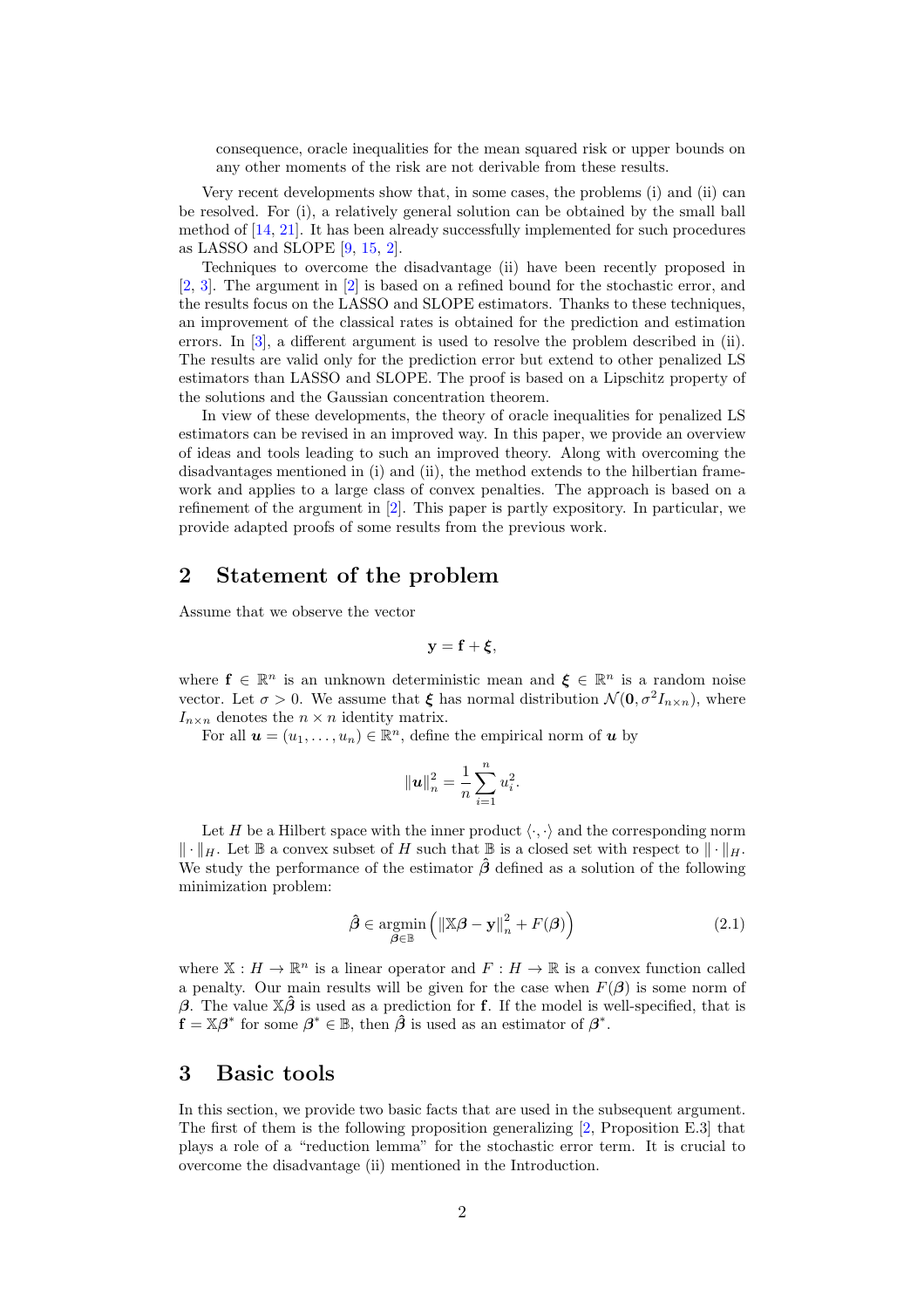A mapping  $h : H \to [0, \infty)$  will be called positive homogeneous if  $h(au) = ah(u)$ for all  $a \geq 0, u \in H$  and  $h(u) > 0$  for  $u \neq 0$ . Denote by  $\Phi(\cdot)$  the cumulative distribution function of the standard Gaussian law.

<span id="page-2-0"></span>**Proposition 3.1.** *Assume that*  $\xi \sim \mathcal{N}(0, \sigma^2 I_{n \times n})$ *. Let*  $h : H \to [0, +\infty)$  *be a positive homogeneous mapping and let*  $\tau > 0$ *. Assume that the event* 

$$
\Omega \triangleq \left\{ \sup_{\boldsymbol{v} \in H:h(\boldsymbol{v}) \leq 1} \frac{1}{n} \boldsymbol{\xi}^T \mathbb{X} \boldsymbol{v} \leq \tau \right\}
$$

*satisfies*  $\mathbb{P}(\Omega) > 1/2$ *. Then for all*  $\delta \in (0,1)$  *we have* 

$$
\mathbb{P}\left(\forall \boldsymbol{u}\in H: \quad \frac{1}{n}\boldsymbol{\xi}^T\mathbb{X}\boldsymbol{u}\leq (\tau+1)\max\left(h(\boldsymbol{u}),\sigma\frac{\Phi^{-1}(1-\delta)}{\sqrt{n}}\left\|\mathbb{X}\boldsymbol{u}\right\|_n\right)\right)\geq 1-\delta.
$$

*Proof.* By homogeneity, it is enough to consider only  $u \in H$  such that

$$
\max(h(\boldsymbol{u}),\left\|\mathbb{X}\boldsymbol{u}\right\|_n/L)=1
$$

where  $L \triangleq \sqrt{n}/(\sigma \Phi^{-1}(1-\delta))$ . Define  $T \subset H$  and  $f : \mathbb{R}^n \to \mathbb{R}$  by

$$
T \triangleq \left\{ \boldsymbol{u} \in H : \max\left( h(\boldsymbol{u}), \frac{1}{L} \left\| \mathbb{X} \boldsymbol{u} \right\|_{n} \right) \leq 1 \right\}, \qquad f(\boldsymbol{v}) \triangleq \sup_{\boldsymbol{u} \in T} \frac{1}{n} (\sigma \boldsymbol{v})^{T} \mathbb{X} \boldsymbol{u} \qquad (3.1)
$$

for all  $v \in \mathbb{R}^n$ . Then, for every  $v_1, v_2 \in \mathbb{R}^n$ ,  $|f(v_1) - f(v_2)| \leq ((\sigma L)/\sqrt{n}) |v_1 - v_2|_2$ where  $|\cdot|_2$  denotes the Euclidean norm onto  $\mathbb{R}^n$ . Therefore, f is a Lipschitz function with Lipschitz constant  $\sigma L/\sqrt{n}$  and by the Gaussian concentration inequality, cf., e.g., [\[17,](#page-19-9) Theorem 6.2], we have that with probability at least  $1 - \delta$ ,

$$
\sup_{\mathbf{u}\in T} \frac{1}{n} \boldsymbol{\xi}^T \mathbb{X} \mathbf{u} \le \text{Med} \left[ \sup_{\mathbf{u}\in T} \frac{1}{n} \boldsymbol{\xi}^T \mathbb{X} \mathbf{u} \right] + \sigma L \frac{\Phi^{-1}(1-\delta)}{\sqrt{n}} \n\le \text{Med} \left[ \sup_{\mathbf{u}\in\mathbb{R}^p : h(\mathbf{u}) \le 1} \frac{1}{n} \boldsymbol{\xi}^T \mathbb{X} \mathbf{u} \right] + \sigma L \frac{\Phi^{-1}(1-\delta)}{\sqrt{n}} \n\le \tau + \sigma L \frac{\Phi^{-1}(1-\delta)}{\sqrt{n}} = \tau + 1,
$$

where Med $[\zeta]$  denotes the median of random variable  $\zeta$  and we have used the fact that  $\mathbb{P}(\Omega) \geq 1/2$  to bound the median from above. Г

The next proposition is a simple fact based on convexity argument. In different versions, it was used as an element of the proof of oracle inequalities with leading constant 1 starting from [\[13](#page-19-10)]. Some special cases of it are explicitly stated in [\[1](#page-18-3), Lemma 1] and  $[2, \text{Lemma A.2}].$ 

<span id="page-2-1"></span>**Proposition 3.2.** Let  $F: H \to \mathbb{R}$  be a convex function, and let  $\mathbb{X}: H \to \mathbb{R}^n$  be a *linear operator.* If  $\hat{\beta}$  *is a solution of the minimization problem* [\(2.1\)](#page-1-0), then  $\hat{\beta}$  *satisfies, for all*  $\beta \in \mathbb{B}$  *and all*  $f \in \mathbb{R}^n$ *,* 

$$
\|\mathbb{X}\hat{\beta} - \mathbf{f}\|_{n}^{2} - \|\mathbb{X}\beta - \mathbf{f}\|_{n}^{2} \leq \frac{2}{n} \xi^{T} (\mathbb{X}(\hat{\beta} - \beta)) + F(\beta) - F(\hat{\beta}) - \|\mathbb{X}(\hat{\beta} - \beta)\|_{n}^{2}.
$$
 (3.2)

*Proof.* Define the functions f and g by the relations  $g(\boldsymbol{\beta}) = ||\mathbb{X}\boldsymbol{\beta} - \mathbf{y}||_n^2$  $_n^2$ , and  $f(\boldsymbol{\beta}) =$  $g(\beta)+F(\beta)$  for all  $\beta \in H$ . Since f is convex and  $\hat{\beta}$  is a minimizer of f on B, it follows that for some w in the sub-differential of f at  $\hat{\beta}$ , we have  $\langle \hat{\beta} - \beta, w \rangle \leq 0$  for all  $\beta \in \mathbb{B}$ , cf., e.g., [\[24\]](#page-19-11). Using the Moreau-Rockafellar theorem, we obtain that there exists  $v$ in the sub-differential of F at  $\hat{\beta}$  such that  $\langle \hat{\beta} - \beta, w \rangle = \langle \hat{\beta} - \beta, \frac{2}{n} \mathbb{X}^*(\mathbb{X} \hat{\beta} - \mathbf{y}) + v \rangle$ for all  $\beta \in \mathbb{B}$  where  $\mathbb{X}^*$  is the adjoint operator of  $\mathbb{X}$ . Thus,

$$
\frac{2}{n}(\mathbb{X}(\hat{\boldsymbol{\beta}} - \boldsymbol{\beta}))^T(\mathbb{X}\hat{\boldsymbol{\beta}} - \mathbf{y}) \leq \langle \boldsymbol{\beta} - \hat{\boldsymbol{\beta}}, \boldsymbol{v} \rangle.
$$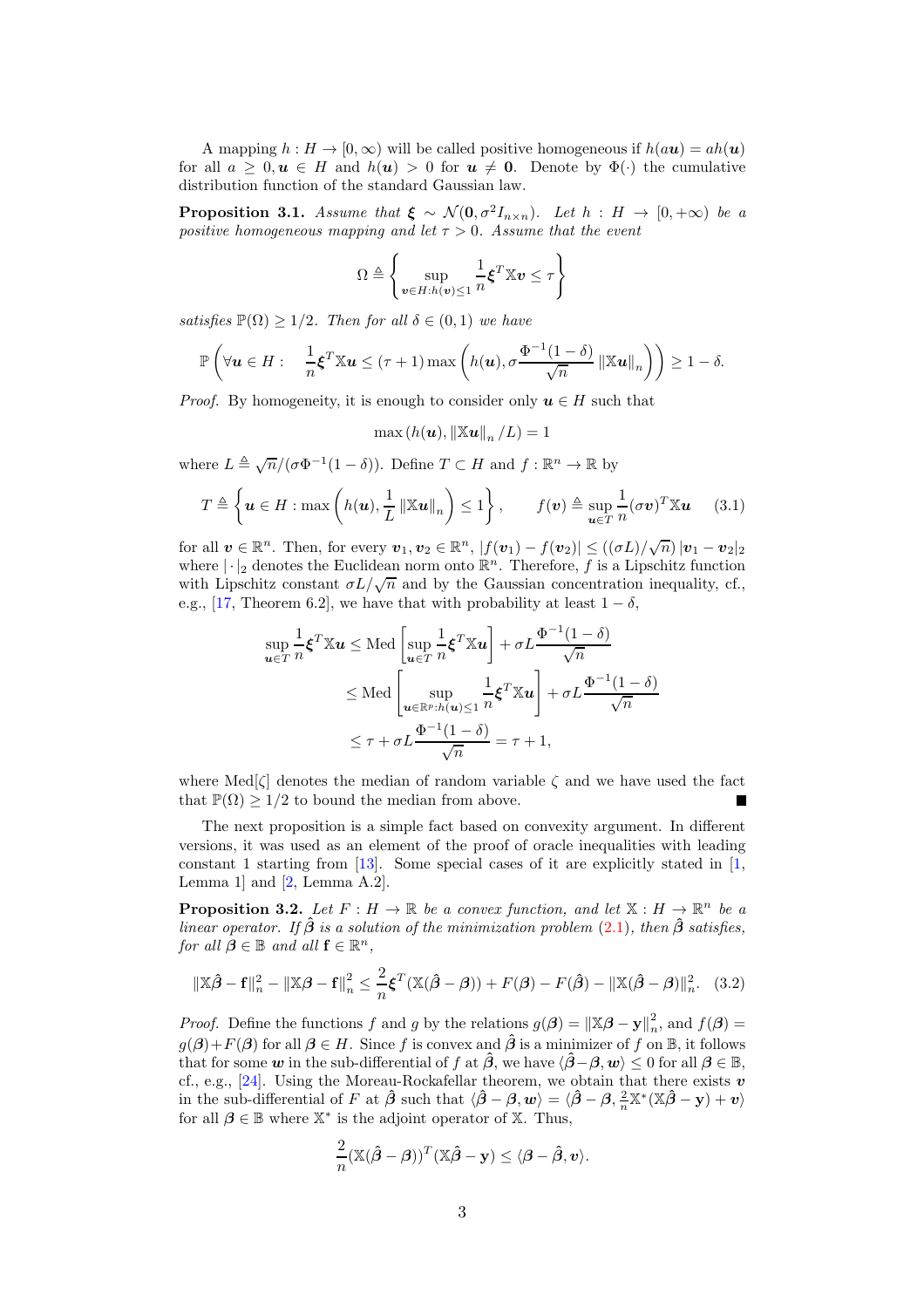Note also that by simple algebra,

$$
\|\mathbb{X}\hat{\boldsymbol{\beta}} - \mathbf{f}\|_{n}^{2} - \|\mathbb{X}\boldsymbol{\beta} - \mathbf{f}\|_{n}^{2} = \frac{2}{n}(\mathbb{X}(\hat{\boldsymbol{\beta}} - \boldsymbol{\beta}))^{T}(\mathbb{X}\hat{\boldsymbol{\beta}} - \mathbf{f}) - \|\mathbb{X}(\hat{\boldsymbol{\beta}} - \boldsymbol{\beta})\|_{n}^{2}.
$$

Combining the last two displays we obtain

$$
\|\mathbb{X}\hat{\boldsymbol{\beta}} - \mathbf{f}\|_{n}^{2} - \|\mathbb{X}\boldsymbol{\beta} - \mathbf{f}\|_{n}^{2} \leq \frac{2}{n}\boldsymbol{\xi}^{T}(\mathbb{X}(\hat{\boldsymbol{\beta}} - \boldsymbol{\beta})) - \|\mathbb{X}(\hat{\boldsymbol{\beta}} - \boldsymbol{\beta})\|_{n}^{2} + \langle \boldsymbol{\beta} - \hat{\boldsymbol{\beta}}, \boldsymbol{v} \rangle.
$$

To complete the proof, notice that by definition of the subdifferential of F at  $\hat{\beta}$ , we have  $\langle \boldsymbol{\beta} - \hat{\boldsymbol{\beta}}, v \rangle \leq F(\boldsymbol{\beta}) - F(\hat{\boldsymbol{\beta}}).$ 

# 4 Oracle inequalities

In this section, we consider a Hilbert space H and a linear operator  $\mathbb{X}: H \to \mathbb{R}^n$ defined by the relation

$$
\mathbb{X}\boldsymbol{\beta}=(\langle \boldsymbol{\beta},X_1\rangle,\ldots,\langle \boldsymbol{\beta},X_n\rangle)^{\top},\quad \forall \boldsymbol{\beta}\in H,
$$

where  $X_1, \ldots, X_n$  are deterministic elements of H.

We will also assume that  $F(\beta) = \lambda ||\beta||$  where  $|| \cdot ||$  is a norm on H (called the regularization norm) and  $\lambda > 0$  is a tuning constant. Thus, the minimization problem [\(2.1\)](#page-1-0) takes the form

<span id="page-3-3"></span>
$$
\hat{\boldsymbol{\beta}} \in \underset{\boldsymbol{\beta} \in \mathbb{B}}{\operatorname{argmin}} \left( \left\| \mathbb{X} \boldsymbol{\beta} - \mathbf{y} \right\|_{n}^{2} + \lambda \|\boldsymbol{\beta}\| \right) \tag{4.1}
$$

where  $\mathbb B$  is a closed convex subset of  $H$ .

To each matrix  $A \in H$ , we associate a linear operator  $\mathcal{P}_A : H \to H$ . Examples of  $P_A$  that are interesting in the context of high-dimensional statistics will be given later. Set  $\mathcal{P}_A^{\perp} = I - \mathcal{P}_A$  where I is the identity operator on H. The following assumption will be crucial for the subsequent argument.

<span id="page-3-2"></span>Assumption 4.1. *There exists a subset* A *of* B *such that*

$$
\mathcal{P}_A A = A, \qquad \forall A \in \mathbb{A},
$$

<span id="page-3-0"></span>
$$
||A|| - ||B|| \le ||\mathcal{P}_A(A - B)|| - ||\mathcal{P}_A^{\perp}B||, \qquad \forall A \in \mathbb{A}, \ \forall B \in H. \tag{4.2}
$$

Note that since  $\mathcal{P}_A A = A$ , inequality [\(4.2\)](#page-3-0) can be rewritten as

<span id="page-3-1"></span>
$$
||A|| + ||\mathcal{P}_A^{\perp}B|| \le ||A - \mathcal{P}_A(B)|| + ||B||, \qquad \forall A \in \mathbb{A}, \ \forall B \in H. \tag{4.3}
$$

Looking at  $(4.3)$ , it is easy to check that Assumption [4.1](#page-3-2) is satisfied if the following decomposability property holds.

<span id="page-3-4"></span>Assumption 4.2 (Decomposability assumption). *There exists a subset* A *of* B *such that*

$$
\mathcal{P}_A A = A, \qquad \forall A \in \mathbb{A},
$$
  

$$
||A|| + ||\mathcal{P}_A^{\perp} B|| = ||A + \mathcal{P}_A^{\perp} B||, \qquad \forall A \in \mathbb{A}, \forall B \in H.
$$
 (4.4)

This decomposability assumption is satisfied, with suitable definitions of  $P_A$ , for the three regularization norms  $\|\cdot\|$  playing the central role in high-dimensional statistics: the  $\ell_1$ -norm, the group LASSO norm, and the nuclear norm. They are analyzed in Section [6.](#page-9-0)

Beyond the decomposable case, one may turn to other assumptions stated in terms of the "size" of sub-differential of the regularization norm, cf. [\[15](#page-19-8), [19,](#page-19-12) [29](#page-19-13)]. The articles [\[19,](#page-19-12) [29\]](#page-19-13) propose the following methodology to define projectors  $\mathcal{P}_A$  and  $\mathcal{P}_A^{\perp}$ for any norm  $\|\cdot\|$ . Given a finite dimensional Hilbert space H and a matrix  $A \in H$ , the subdifferential  $\partial$  | · ||(A) of || · || at A is a convex subset of H. The set  $\partial$ || · ||(A)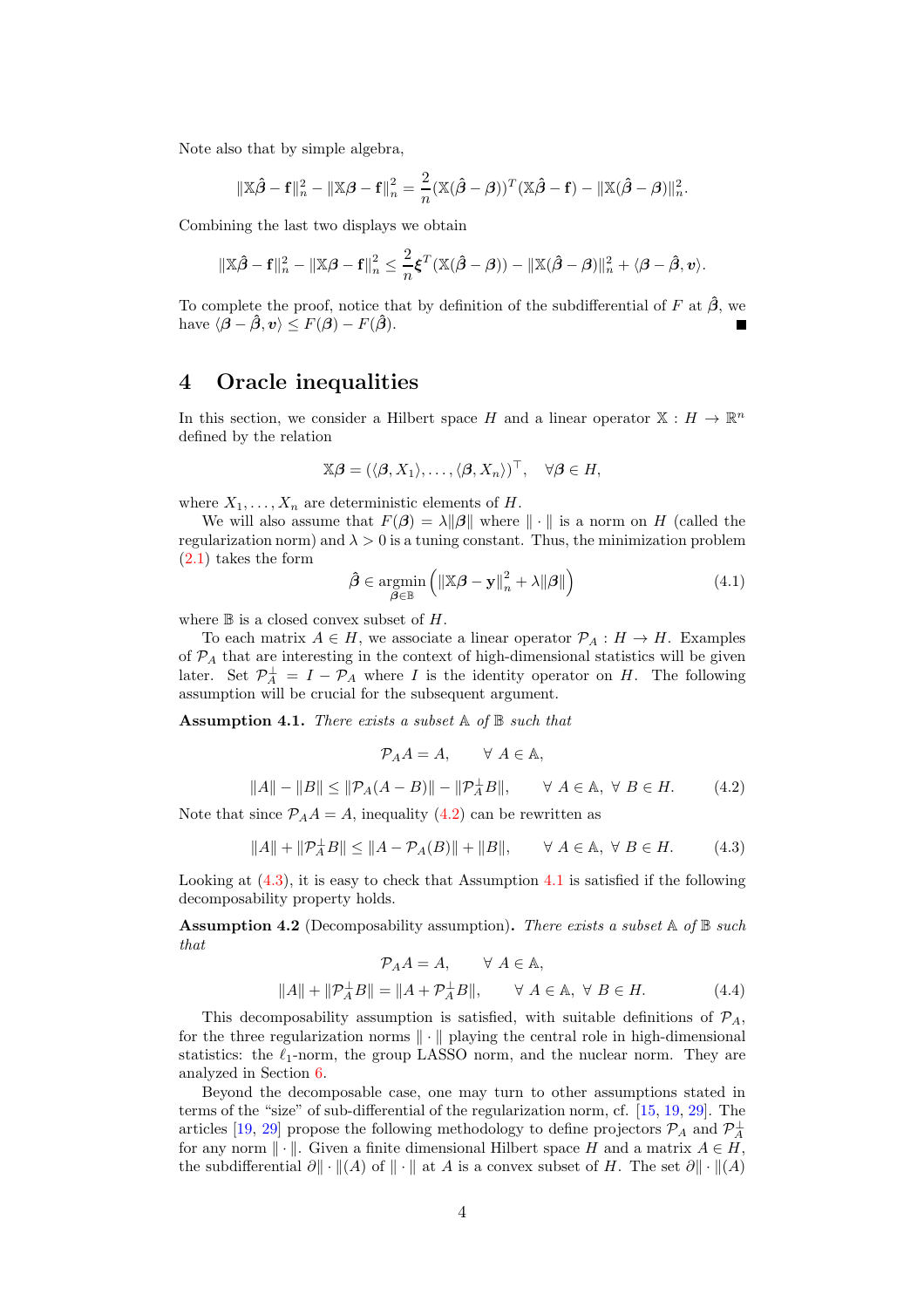is endowed with a unique affine envelope, i.e., the smallest affine subspace of  $H$  that contains  $\partial \|\cdot\|(A)$ . The affine envelope of  $\partial \|\cdot\|(A)$  is a subset of H of the form  $e_A + V_A$  where  $e_A \in H$  and  $V_A$  is a linear subspace of H ( $V_A$  is sometimes referred to as the direction of the affine subspace). Finally, the projector  $\mathcal{P}_{A}^{\perp}$  is defined as the orthogonal projection onto  $V_A$ , and  $\mathcal{P}_A$  is defined as the orthogonal projection onto  $V_A^{\perp}$ . It can be shown that  $\mathcal{P}_A(A) = A$  for any  $A \in H$  and that the above definition of  $\mathcal{P}_A$  and  $\mathcal{P}_A^{\perp}$  yields the same projectors as those studied in Section [6](#page-9-0) for the Lasso, the Group-Lasso and the Nuclear norm estimators [\[19](#page-19-12), [29\]](#page-19-13). We refer the reader to [\[19,](#page-19-12) [29\]](#page-19-13) for more details on this general definition of  $\mathcal{P}_A$  and  $\mathcal{P}_A^{\perp}$ .

To state the result, we will need some notation. For any  $A \in H$  and any constant  $c_0 > 0$ , define the following cone in B:

$$
\mathbb{C}_{A,c_0} \triangleq \Big\{ B \in \mathbb{B} : \|\mathcal{P}_A^{\perp} B\| \leq c_0 \|\mathcal{P}_A B\| \Big\},\
$$

and introduce the associated quantity that we will call the *compatibility factor* :

<span id="page-4-4"></span>
$$
\mu_{c_0}(A) \triangleq \inf \Big\{ \mu' > 0 : \|\mathcal{P}_A B\| \le \mu' \|\mathbb{X} B\|_n, \,\forall B \in \mathbb{C}_{A,c_0} \Big\}.\tag{4.5}
$$

Note that  $\mu_{c_0}(A)$  is a nondecreasing function of  $c_0$ .

<span id="page-4-3"></span>**Theorem 4.3.** *Assume that*  $\xi \sim \mathcal{N}(0, \sigma^2 I_{n \times n})$ *, and that Assumption [4.1](#page-3-2) holds. Let* τ ′ > 0 *be such that the event*

$$
\Omega = \left\{ \sup_{\boldsymbol{v} \in H: \|\boldsymbol{v}\| \le 1} \frac{1}{n} \boldsymbol{\xi}^T \mathbb{X} \boldsymbol{v} \le \tau' \right\}
$$

*satisfies*  $\mathbb{P}(\Omega) \geq 1/2$ *. Let*  $\lambda \geq 10\tau'$  *and*  $\delta \in (0,1)$ *. Then, the estimator*  $\hat{\beta}$  *defined in* [\(4.1\)](#page-3-3) *satisfies, with probability at least*  $1 - \delta$ *,* 

<span id="page-4-0"></span>
$$
\|\mathbb{X}\hat{\boldsymbol{\beta}} - \mathbf{f}\|_{n}^{2} \le \inf_{\boldsymbol{\beta} \in \mathbb{A}} \left[ \|\mathbb{X}\boldsymbol{\beta} - \mathbf{f}\|_{n}^{2} + \frac{16}{25}\lambda^{2}\mu_{4}^{2}(\boldsymbol{\beta}) \right] + \frac{16\sigma^{2}(\Phi^{-1}(1-\delta))^{2}}{n} \tag{4.6}
$$

*where, in particular,*  $(\Phi^{-1}(1-\delta))^2 \leq 2 \log(1/\delta)$ *. If, in addition,*  $\mathbf{f} = \mathbb{X}\beta^*$  for some  $\beta^* \in \mathbb{A}$ *, then with probability at least*  $1 - \delta$ *,* 

<span id="page-4-2"></span>
$$
\|\hat{\beta} - \beta^*\| \le 4\lambda \mu_4^2(\beta^*) + \frac{20\sigma^2(\Phi^{-1}(1-\delta))^2}{n\lambda}.
$$
 (4.7)

*Proof.* Note that

$$
\Omega = \left\{ \sup_{\boldsymbol{v} \in H: \lambda \|\boldsymbol{v}\|/5 \leq 1} \frac{1}{n} \boldsymbol{\xi}^T \mathbb{X} \boldsymbol{v} \leq 5\tau'/\lambda \right\}.
$$

By Proposition [3.1](#page-2-0) with  $h(v) = \lambda ||v||/5$  and  $\tau = 5\tau'/\lambda$  we obtain that, on an event  $\Omega'$  of probability at least  $1 - \delta$ ,

$$
\forall \mathbf{u} \in H: \quad \frac{1}{n} \boldsymbol{\xi}^T \mathbb{X} \mathbf{u} \leq (5\tau'/\lambda + 1) \max (\lambda {\|\mathbf{u}\|}/{5}, \nu {\|\mathbb{X} \mathbf{u}\|}_n)
$$

where

<span id="page-4-1"></span>
$$
\nu = \frac{\sigma \Phi^{-1}(1-\delta)}{\sqrt{n}}.
$$

In the rest of the proof, we will place ourselves on the event  $\Omega'$ . Using Proposition [3.2](#page-2-1) and the last display we find that on  $\Omega'$ , for all  $\beta \in \mathbb{B}$ ,

$$
\|\mathbb{X}\hat{\beta} - \mathbf{f}\|_{n}^{2} - \|\mathbb{X}\beta - \mathbf{f}\|_{n}^{2} \le 2(5\tau'/\lambda + 1) \max(\lambda \|\mathbf{u}\|/5, \nu \|\mathbb{X}\mathbf{u}\|_{n})
$$
  
+  $\lambda \|\beta\| - \lambda \|\hat{\beta}\| - \|\mathbb{X}\mathbf{u}\|_{n}^{2}$   
 $\le 3 \max(\lambda \|\mathbf{u}\|/5, \nu \|\mathbb{X}\mathbf{u}\|_{n})$   
+  $\lambda \|\beta\| - \lambda \|\hat{\beta}\| - \|\mathbb{X}\mathbf{u}\|_{n}^{2}$  (4.8)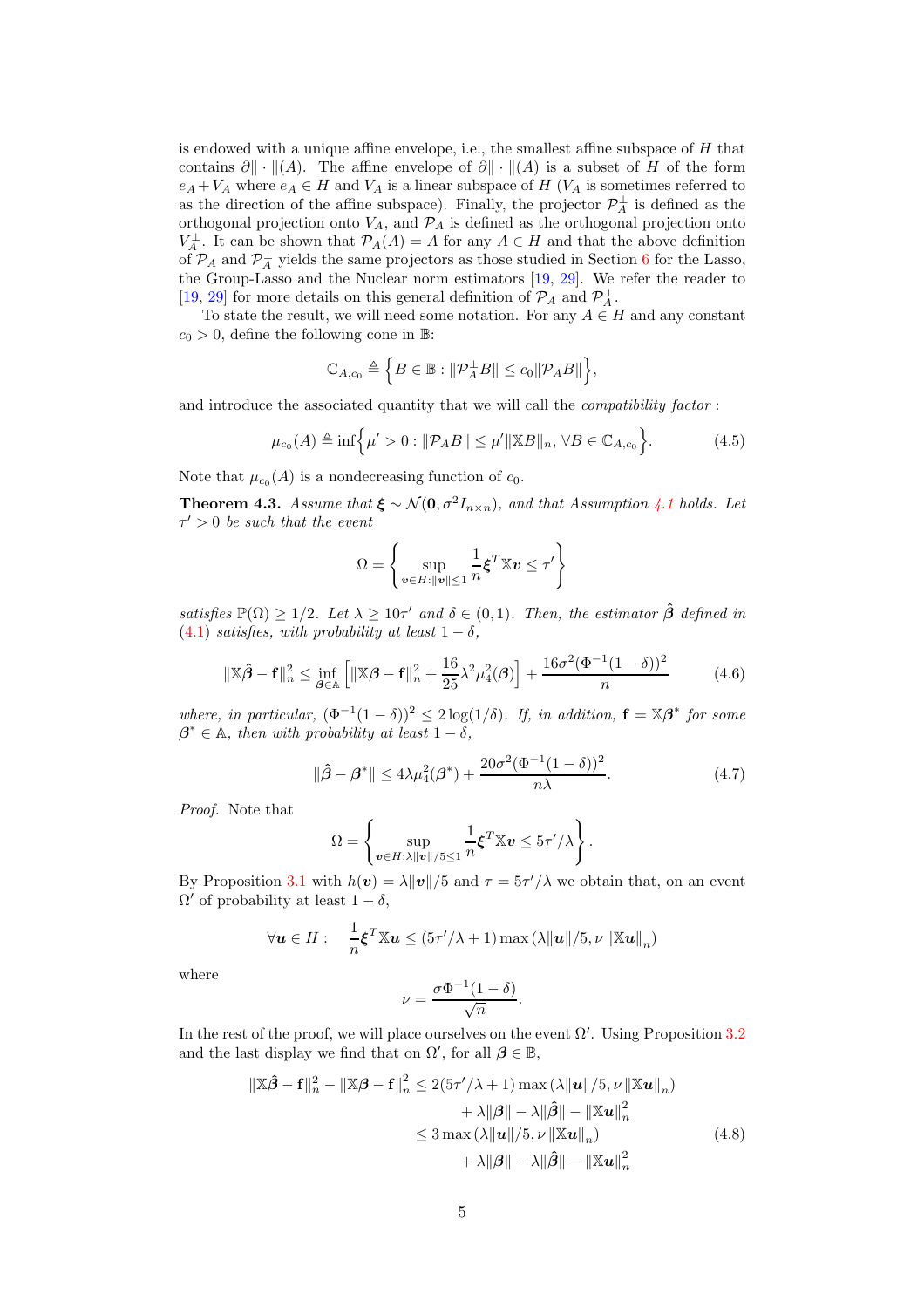where  $u = \hat{\beta} - \beta$ . We now consider separately three cases.

*Case 1: Matrix*  $\boldsymbol{\beta} \in \mathbb{A}$  *is such that*  $\lambda ||\boldsymbol{u}|| / 5 \le \nu ||\mathbb{X} \boldsymbol{u}||_n$ . Then,

<span id="page-5-2"></span>
$$
\|\mathbb{X}\hat{\beta} - \mathbf{f}\|_{n}^{2} - \|\mathbb{X}\beta - \mathbf{f}\|_{n}^{2} \leq 8\nu \|\mathbb{X}u\|_{n} - \|\mathbb{X}u\|_{n}^{2} \leq 16\nu^{2}.
$$
 (4.9)

Thus, for such  $\beta$  inequality [\(4.6\)](#page-4-0) is satisfied.

The next two cases correspond to  $\beta \in \mathbb{A}$  such that  $\lambda ||u||/5 > \nu ||\mathbb{X}u||_n$ . If this inequality holds, then [\(4.8\)](#page-4-1) implies

<span id="page-5-0"></span>
$$
\|\mathbb{X}\hat{\boldsymbol{\beta}} - \mathbf{f}\|_{n}^{2} - \|\mathbb{X}\boldsymbol{\beta} - \mathbf{f}\|_{n}^{2} \leq \lambda(3\|\hat{\boldsymbol{\beta}} - \boldsymbol{\beta}\|/5 + \|\boldsymbol{\beta}\| - \|\hat{\boldsymbol{\beta}}\|) - \|\mathbb{X}\boldsymbol{u}\|_{n}^{2}.
$$
 (4.10)

Assumption [4.1](#page-3-2) with  $A = \beta$  and  $B = \hat{\beta}$  grants that

$$
\|\boldsymbol{\beta}\|-\|\hat{\boldsymbol{\beta}}\| \leq \|\mathcal{P}_{\boldsymbol{\beta}}(\boldsymbol{\beta}-\hat{\boldsymbol{\beta}})\|-\|\mathcal{P}_{\boldsymbol{\beta}}^{\perp}\hat{\boldsymbol{\beta}}\|
$$

while, by the triangle inequality,

$$
\|\hat{\beta}-\beta\| \leq \|\mathcal{P}_{\beta}(\beta-\hat{\beta})\| + \|\mathcal{P}_{\beta}^{\perp}(\beta-\hat{\beta})\| = \|\mathcal{P}_{\beta}(\beta-\hat{\beta})\| + \|\mathcal{P}_{\beta}^{\perp}\hat{\beta}\|.
$$

Combining the last two inequalities we obtain

$$
3\|\hat{\beta}-\beta\|/5+\|\beta\|-\|\hat{\beta}\|\leq 8\|\mathcal{P}_{\beta}(\hat{\beta}-\beta)\|/5-2\|\mathcal{P}_{\beta}^{\perp}\hat{\beta}\|/5.
$$

This inequality and [\(4.10\)](#page-5-0) imply

<span id="page-5-1"></span>
$$
\|\mathbb{X}\hat{\boldsymbol{\beta}} - \mathbf{f}\|_{n}^{2} - \|\mathbb{X}\boldsymbol{\beta} - \mathbf{f}\|_{n}^{2} \leq (2\lambda/5) \left( 4\|\mathcal{P}_{\boldsymbol{\beta}}\boldsymbol{u}\| - \|\mathcal{P}_{\boldsymbol{\beta}}^{\perp}\boldsymbol{u}\|\right) - \|\mathbb{X}\boldsymbol{u}\|_{n}^{2}. \tag{4.11}
$$

*Case 2: Matrix*  $\boldsymbol{\beta} \in \mathbb{A}$  *is such that*  $\lambda ||\boldsymbol{u}||/5 > \nu ||\mathbb{X}\boldsymbol{u}||_n$  and  $4||\mathcal{P}_{\boldsymbol{\beta}}\boldsymbol{u}|| < ||\mathcal{P}_{\boldsymbol{\beta}}^{\perp}\boldsymbol{u}||$ . Then, in view of [\(4.11\)](#page-5-1), inequality [\(4.6\)](#page-4-0) holds trivially.

*Case 3: Matrix*  $\boldsymbol{\beta} \in \mathbb{A}$  *is such that*  $\lambda \|\boldsymbol{u}\|/5 > \nu \|\mathbb{X}\boldsymbol{u}\|_n$  and  $4\|\mathcal{P}_{\boldsymbol{\beta}}\boldsymbol{u}\| \geq \|\mathcal{P}_{\boldsymbol{\beta}}^{\perp}\boldsymbol{u}\|$ . Then **u** belongs to the cone  $\mathbb{C}_{\beta,4}$ , so that  $\|\mathcal{P}_{\beta}\mathbf{u}\| \leq \mu_4(\beta) \|\mathbb{X}\mathbf{u}\|_n$ . This and [\(4.11\)](#page-5-1) yield

$$
\|\mathbb{X}\hat{\boldsymbol{\beta}}-\mathbf{f}\|_n^2 - \|\mathbb{X}\boldsymbol{\beta}-\mathbf{f}\|_n^2 \leq \frac{8\lambda\mu_4(\boldsymbol{\beta})}{5} \|\mathbb{X}\boldsymbol{u}\|_n - \|\mathbb{X}\boldsymbol{u}\|_n^2 \leq \frac{16}{25}\lambda^2\mu_4^2(\boldsymbol{\beta}),
$$

and hence inequality [\(4.6\)](#page-4-0).

Consider now the well-specified case:  $\mathbf{f} = \mathbb{X}\boldsymbol{\beta}^*$  for some  $\boldsymbol{\beta}^* \in \mathbb{A}$ . Set  $\mathbf{u} = \hat{\boldsymbol{\beta}} - \boldsymbol{\beta}^*$ . Again, we proceed in cases.

*Case 1: Matrix*  $\boldsymbol{\beta}^* \in \mathbb{A}$  *is such that*  $\lambda ||\boldsymbol{u}||/5 \leq \nu ||\mathbb{X}\boldsymbol{u}||_n$ . Then, inequality [\(4.9\)](#page-5-2) with  $\boldsymbol{\beta} = \boldsymbol{\beta}^*$  implies  $\|\mathbb{X}\boldsymbol{u}\|_n \leq 4\nu$ , so that  $\|\boldsymbol{u}\| \leq 20\nu^2/\lambda$ . The bound [\(4.7\)](#page-4-2) follows.

*Case 2: Matrix*  $\beta^* \in \mathbb{A}$  *is such that*  $\lambda ||\boldsymbol{u}||/5 > \nu ||\mathbb{X}\boldsymbol{u}||_n$ . Then, from [\(4.11\)](#page-5-1) with  $\beta = \beta^*$  we obtain that  $4\|\mathcal{P}_{\beta^*}u\| \ge \|\mathcal{P}_{\beta^*}^{\perp}u\|$ , and consequently,  $\|\mathcal{P}_{\beta^*}u\| \le$  $\mu_4(\boldsymbol{\beta}^*) \|\mathbb{X} \boldsymbol{u}\|_n$ . On the other hand, [\(4.11\)](#page-5-1) also implies that

$$
\left\|\mathbb{X}u\right\|_{n}^{2} \leq 4\lambda \|\mathcal{P}_{\boldsymbol{\beta}^*}u\|/5.
$$

 $\text{In conclusion, } \|\mathcal{P}_{\beta^*}\bm{u}\| \leq 4\lambda\mu_4^2(\beta^*)/5. \text{ Finally, } \|\bm{u}\| = \|\mathcal{P}_{\beta^*}\bm{u}\| + \|\mathcal{P}_{\beta^*}^{\perp}\bm{u}\| \leq 5\|\mathcal{P}_{\beta^*}\bm{u}\| \leq$  $4\lambda\mu_4^2(\beta^*)$ . The bound [\(4.7\)](#page-4-2) follows.

By integration over  $\delta$ , we can readily derive from Theorem [4.3](#page-4-3) bounds for any moments of  $\|\tilde{\mathbf{X}}\hat{\boldsymbol{\beta}}-\mathbf{f}\|_n$  and  $\|\hat{\boldsymbol{\beta}}-\boldsymbol{\beta}^*\|$ . In particular, the following corollary is immediate.

<span id="page-5-3"></span>**Corollary 4.4.** *Under the assumptions of Theorem [4.3,](#page-4-3) the estimator*  $\hat{\beta}$  *defined in* [\(4.1\)](#page-3-3) *satisfies*

$$
\mathbb{E}\|\mathbb{X}\hat{\boldsymbol{\beta}} - \mathbf{f}\|_{n}^{2} \le \min_{\boldsymbol{\beta} \in \mathbb{A}} \left[ \|\mathbb{X}\boldsymbol{\beta} - \mathbf{f}\|_{n}^{2} + \frac{16}{25}\lambda^{2}\mu_{4}^{2}(\boldsymbol{\beta}) \right] + \frac{16\sigma^{2}}{n}.
$$
 (4.12)

*If, in addition,*  $\mathbf{f} = \mathbb{X}\boldsymbol{\beta}^*$  *for some*  $\boldsymbol{\beta}^* \in \mathbb{A}$ *, then* 

$$
\mathbb{E}\|\hat{\beta} - \beta^*\| \le 8\lambda\mu_4^2(\beta^*) + \frac{20\sigma}{\lambda n}.\tag{4.13}
$$

Ē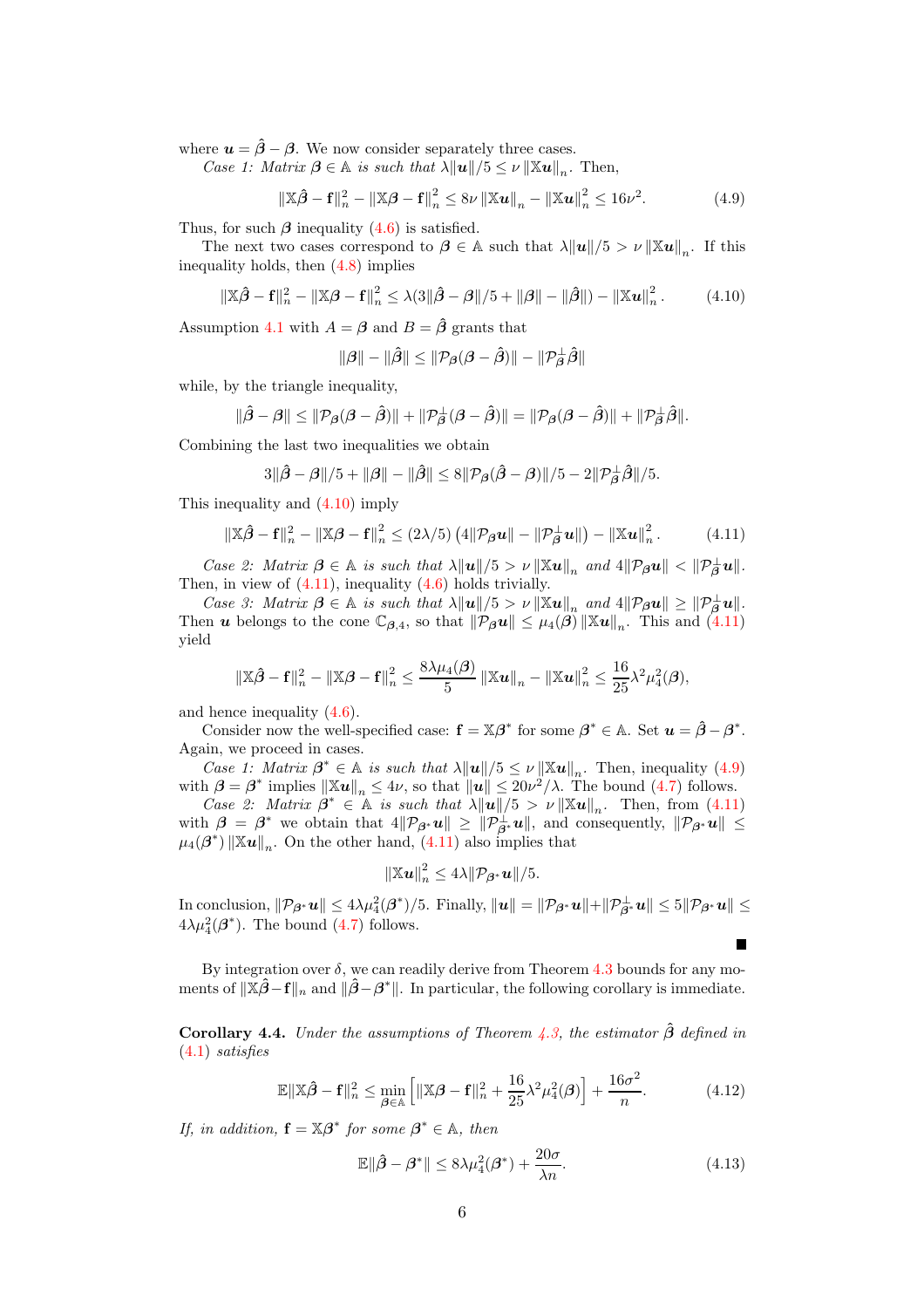Note that the regularization parameter  $\lambda$  does not depend on the parameter  $\delta$ that defines the confidence level. This is a key to get results in expectation as in Corollary [4.4.](#page-5-3)

# 5 Control of the compatibility factor

As follows from Theorem [4.3](#page-4-3) and Corollary [4.4,](#page-5-3) the performance of penalized LS estimators is driven by the compatibility factor  $\mu_{c_0}(A)$  defined in [\(4.5\)](#page-4-4). The aim of this section is to provide a control of this quantity uniformly over all  $A \in A$  with high probability when  $X_1, \ldots, X_n$  are n independent and identically distributed (i.i.d.) realizations of an  $H$ -valued random variable  $X$ . We will consider  $X$  satisfying the following assumption, cf. [\[14](#page-19-5), [21](#page-19-6)].

<span id="page-6-2"></span>**Assumption 5.1** (Small ball assumption). *There exist constants*  $\beta_0 > 0$  *and*  $\kappa_0 \in$  $(0, 1)$  *such that for all*  $B \in \mathbb{B}$ *,* 

$$
\mathbb{P}\left[\left|\left\langle X,B\right\rangle\right|\geq\beta_0\|B\|_H\right]\geq\kappa_0.
$$

This assumption is rather mild. We refer the reader to  $[14, 20, 21]$  $[14, 20, 21]$  $[14, 20, 21]$  $[14, 20, 21]$  for some examples. A simple sufficient condition for the small ball assumption is given in the next lemma.

<span id="page-6-1"></span>Lemma 5.2. *Assume that* X *is isotropic in the sense that*

<span id="page-6-5"></span>
$$
\forall B \in H, \qquad \mathbb{E}\langle X, B \rangle^2 = ||B||_H^2. \tag{5.1}
$$

*Furthermore, assume that there exists a constant*  $L > 0$  *such that for any*  $B \in H$ ,

$$
\mathbb{E}\left[\left\langle X,B\right\rangle^4\right]^{1/4} \le 2L\mathbb{E}\left[\left\langle X,B\right\rangle^2\right]^{1/2}.\tag{5.2}
$$

*Then* X *satisfies the small ball assumption with parameters*

<span id="page-6-0"></span>
$$
\beta_0 = 1/\sqrt{2}
$$
 and  $\kappa_0 = 1/(64L^4)$ . (5.3)

*Proof.* It follows from the Paley-Zygmund inequality (cf., for instance, Proposition 3.3.1 in  $[8]$ ) that

$$
\mathbb{P}\left(|\langle X,B\rangle| \geq \beta_0 \|B\|_H\right) = \mathbb{P}\left(|\langle X,B\rangle|^2 \geq \beta_0^2 \mathbb{E}\left[\langle X,B\rangle^2\right]\right),
$$
  

$$
\geq (1-\beta_0^2)^2 \mathbb{E}\left[\langle X,B\rangle^2\right]^2 \mathbb{E}\left[\langle X,B\rangle^4\right]^{-1} \geq (1-\beta_0^2)^2 \left(\frac{1}{2L}\right)^4.
$$

Hence, X satisfies the small ball assumption with parameters  $\beta_0$ ,  $\kappa_0$  defined in [\(5.3\)](#page-6-0).

Lemma [\(5.2\)](#page-6-1) shows that the small ball assumption is satisfied under weak moment conditions. Indeed, the existence of moments  $\mathbb{E}(X, B)^p$  for  $p > 4$  is not required.

The small ball assumption is helpful in situations where one needs to bound from below an empirical process with nonnegative terms. Note that  $\|\mathbb{X}B\|_n^2 =$  $(1/n)\sum_{i=1}^{n} \langle X_i, B \rangle^2$  is an empirical process with nonnegative terms considered as a function of  $B \in \mathbb{C}_{A,c_0}$ . If we obtain a uniform lower bound on it, an upper bound on the compatibility factor  $\mu_{c_0}(A)$  follows. The next theorem, cf. [\[14\]](#page-19-5), provides such a lower bound on  $\left\Vert \mathbb{X}B\right\Vert _{n}^{2}$  $\frac{2}{n}$  based on the small ball argument. For the sake of completeness, we recall here its proof.

<span id="page-6-4"></span>Theorem 5.3 (cf. Theorem 2.1 in [\[14\]](#page-19-5)). *Let* X *be an* H*-valued random variable satisfying Assumption* [5.1](#page-6-2) *with parameters*  $\beta_0 > 0$  *and*  $\kappa_0 \in (0,1)$ *. Let*  $X_1, \ldots, X_n$ *be* n *i.i.d. realizations of* X*. Assume that*

<span id="page-6-3"></span>
$$
\mathbb{E} \sup_{B \in S_2 \cap (\cup_{A \in \mathbb{A}} \mathbb{C}_{A,c_0})} \left| \frac{1}{n} \sum_{i=1}^n \epsilon_i \langle X_i, B \rangle \right| \le \frac{\kappa_0 \beta_0}{16} \tag{5.4}
$$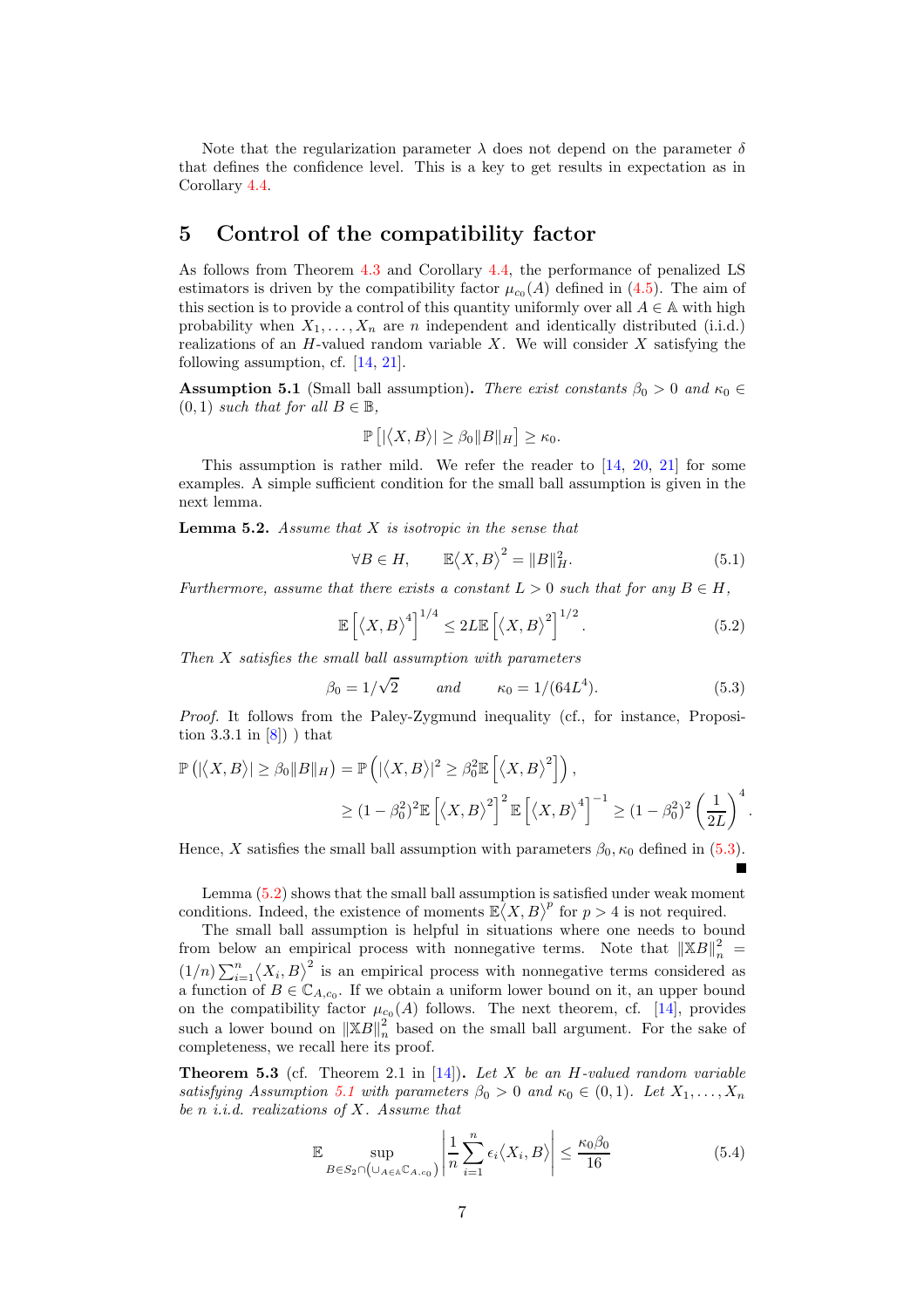*where*  $S_2$  *is the unit sphere in* H and  $\epsilon_1, \ldots, \epsilon_n$  are *i.i.d.* random variables uniformly *distributed on*  $\{-1,1\}$  *and independent of*  $X_1, \ldots, X_n$ . Then, with probability greater *than*  $1 - \exp(-n\kappa_0^2/32)$ , for all  $B \in \bigcup_{A \in \mathbb{A}} \mathbb{C}_{A,c_0}$  we have

$$
\|\mathbb{X}B\|_n \ge \|B\|_H \sqrt{\frac{\beta_0^2 \kappa_0}{8}}.
$$

*Proof.* By homogeneity, it is enough to prove the result for all  $B \in \mathcal{B}$  where  $\mathcal{B} \triangleq$  $S_2 \cap (\cup_{A \in \mathbb{A}} \mathbb{C}_{A,c_0})$ . Denote by  $P_n$  the empirical measure associated to  $X_1, \ldots, X_n$ . Let  $B \in S_2$ . We have

$$
\|\mathbb{X}B\|_{n}^{2} = \frac{1}{n} \sum_{i=1}^{n} \langle X_{i}, B \rangle^{2} \triangleq P_{n} \langle \cdot, B \rangle^{2} \geq \frac{\beta_{0}^{2}}{4} P_{n} \left[ |\langle \cdot, B \rangle| \geq (\beta_{0}/2) \right]
$$
  

$$
= \frac{\beta_{0}^{2}}{4} \left\{ \mathbb{P} \left[ |\langle X, B \rangle| \geq \beta_{0} \right] + P_{n} \left[ |\langle \cdot, B \rangle| \geq (\beta_{0}/2) \right] - \mathbb{P} \left[ |\langle X, B \rangle| \geq \beta_{0} \right] \right\}
$$
  

$$
\geq \frac{\beta_{0}^{2}}{4} \left\{ \kappa_{0} + (P_{n} - P) \phi \left( |\langle \cdot, B \rangle| \right) \right\}
$$
 (5.5)

where in the last inequality we used the small ball assumption and the fact that  $P_n \left[ \langle \cdot, B \rangle \right] \geq (\beta_0/2) \geq P_n \phi \left( \langle \cdot, B \rangle \right]$  and  $\mathbb{P} \left[ \left| \langle X, B \rangle \right| \geq \beta_0 \right] \leq P \phi \left( \langle \cdot, B \rangle \right)$  where  $\phi$  is defined by

<span id="page-7-1"></span>
$$
\phi(t) = \begin{cases} 1 & \text{if } t \ge \beta_0 \\ 2t/\beta_0 - 1 & \text{if } \beta_0/2 \le t \le \beta_0 \\ 0 & \text{otherwise.} \end{cases}
$$

Set now

$$
f(X_1,\ldots,X_n)=\sup_{B\in\mathcal{B}}(P-P_n)\phi\left(|\langle \cdot,B\rangle|\right).
$$

It follows from the bounded difference inequality (cf., for instance, Theorem 6.2 in [\[5\]](#page-18-5)) that for all  $x > 0$ , with probability greater than  $1 - \exp(-x)$ ,

$$
f(X_1,\ldots,X_n)\leq \mathbb{E}f(X_1,\ldots,X_n)+\sqrt{\frac{2x}{n}}.
$$

This and the Giné-Zinn symmetrization inequality (cf., for instance, Chapter 2.3 in [\[31\]](#page-19-15)) yields that for all  $x > 0$ , with probability greater than  $1 - \exp(-x)$ ,

<span id="page-7-0"></span>
$$
f(X_1, \ldots, X_n) \le 2\mathbb{E} \sup_{B \in \mathcal{B}} \frac{1}{n} \sum_{i=1}^n \epsilon_i \phi\left(\left|\langle X_i, B \rangle\right|\right) + \sqrt{\frac{2x}{n}}.\tag{5.6}
$$

Note that  $\phi$  is a Lipschitz function with Lipschitz constant  $2/\beta_0$  and  $\phi(0) = 0$ . Thus, it follows from the contraction inequality (cf. equation (4.20) in [\[16\]](#page-19-16)) that

$$
\mathbb{E}\sup_{B\in\mathcal{B}}\frac{1}{n}\sum_{i=1}^n\epsilon_i\phi\left(\left|\left\langle X_i,B\right\rangle\right|\right)\leq\frac{2}{\beta_0}\mathbb{E}\sup_{B\in\mathcal{B}}\frac{1}{n}\sum_{i=1}^n\epsilon_i\big\langle X_i,B\big\rangle\leq\frac{\kappa_0}{8}
$$

where the last inequality is due to  $(5.4)$ . Combining this bound with  $(5.6)$  and choosing  $x = n\kappa_0^2/32$  we obtain that  $f(X_1, \ldots, X_n) \leq \kappa_0/2$  with probability greater than 1-exp  $(-n\kappa_0^2/32)$ . Therefore, with the same probability,  $(P_n-P)\phi\left(|\langle \cdot, B\rangle|\right) \ge$  $-\kappa_0/2$  for all  $B \in \mathcal{B}$ . This and [\(5.5\)](#page-7-1) prove the theorem.

It follows from Theorem  $5.3$  that if X satisfies the small ball assumption and  $n$  is large enough so that [\(5.4\)](#page-6-3) holds then, with probability greater than  $1 - \exp(-n\kappa_0^2/32)$ , for all  $A \in \mathbb{A}$ ,

<span id="page-7-2"></span>
$$
\mu_{c_0}(A) \le \left(\frac{8}{\beta_0^2 \kappa_0}\right)^{1/2} \sup_{B \in \mathbb{C}_{A,c_0}} \frac{\|\mathcal{P}_A B\|}{\|B\|_H}.\tag{5.7}
$$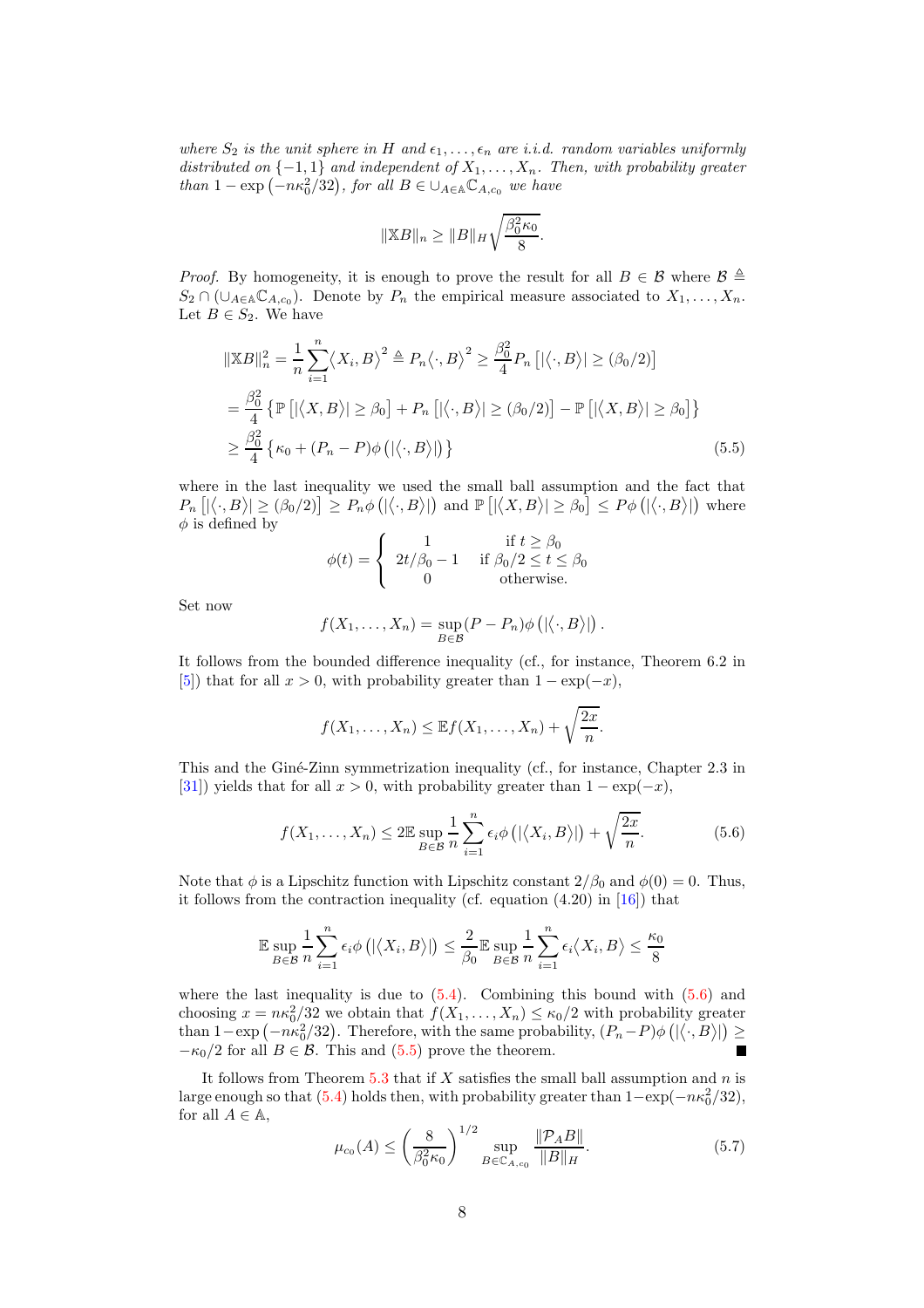Thus, we have reduced the control of  $\mu_{c_0}(A)$  to the bound  $(5.4)$  on the expectation of the empirical process. Under certain assumptions, this expectation can be controlled in terms of the *Gaussian mean width* of the set  $S_2 \cap (\cup_{A \in \mathbb{A}} \mathbb{C}_{A,c_0})$  as explained below. Then, we can derive an estimate on a sufficient number  $n$  of observations for  $(5.4)$ to hold. The argument can be carried out using the main result from [\[22](#page-19-17)]. To state this result, we first introduce the definition of the Gaussian mean width of a subset of a Hilbert space and the definition of a K-unconditional norm.

Let C be a subset of the Hilbert space H. We denote by  $(G_B)_{B \in \mathbb{C}}$  the centered gaussian process indexed by  $\mathbb C$  having the same covariance structure as  $X$ , that is  $\mathbb{E}G_B = 0$  and  $\mathbb{E}G_{B_1}G_{B_2} = \mathbb{E}\langle B_1, X\rangle \langle X, B_2\rangle$  for all  $B, B_1, B_2 \in \mathbb{C}$  (we refer the reader to  $[17]$  or to Chapter 12 in  $[10]$  for more details on Gaussian processes in Hilbert spaces). The *Gaussian mean width of* C is defined as

$$
\ell^*(\mathbb{C}) = \sup \left\{ \mathbb{E} \max_{B \in \mathbb{C}'} G_B : \mathbb{C}' \subset \mathbb{C} \text{ is finite } \right\}.
$$
 (5.8)

This supremum is called the lattice supremum (see Chapter 2.2 in [\[16\]](#page-19-16) for more details).

In the following, we consider a finite dimensional Hilbert space  $H$  and we denote by d its dimension. The two examples analyzed in Section [6](#page-9-0) are  $H = \mathbb{R}^p$  and  $H = \mathbb{R}^{k \times m}$ . In this case, for all  $\mathbb{C} \subset H$  we have

$$
\ell^*(\mathbb{C})=\mathbb{E}\sup_{B\in\mathbb{C}}\bigl\langle G,B \bigr\rangle
$$

where G is a H-valued random variable with i.i.d.  $\mathcal{N}(0, 1)$  components. We will also need the following definition, cf. [\[22](#page-19-17)].

**Definition 5.4.** Let H be a finite dimensional Hilbert space, let  $(e_j)_{j=1,\dots,d}$  be a basis *in*  $H$ *, and*  $K > 0$ *. A norm*  $\|\cdot\|$  *on*  $H$  *is called*  $K$ *-unconditional norm with respect to the basis*  $(e_j)_{j=1,\ldots,d}$  *if the following two properties hold.* 

• For any  $B \in H$  and any permutation  $\pi$  of  $\{1, \ldots, d\}$ ,

$$
\Big\|\sum_{j=1}^d \langle B, e_j \rangle e_j\Big\| \le K \Big\|\sum_{j=1}^d \langle B, e_{\pi(j)} \rangle e_j\Big\|.
$$

• If  $A \in H$  is such that  $\langle A, e_j \rangle^{\sharp} \le \langle B, e_j \rangle^{\sharp}$  for all  $j = 1, ..., d$ , then

$$
\Big\|\sum_{j=1}^d \langle A, e_j \rangle e_j \Big\| \le K \Big\|\sum_{j=1}^d \langle B, e_j \rangle e_j \Big\|
$$

where  $(\langle B, e_j \rangle^{\sharp})_j$  is the nonincreasing rearrangement of  $(|\langle B, e_j \rangle|)_j$ .

The class of  $K$ -unconditional norms is rather rich. It includes, in particular, the  $\ell_n$ -norms. For more details see [\[22](#page-19-17)].

A bound on the expectation of the empirical process in [\(5.4\)](#page-6-3) can be obtained from the following result.

<span id="page-8-0"></span>**Theorem 5.5.** [\[22,](#page-19-17) Theorem 1.6] *There exists an absolute constant*  $c_1 > 0$  *such that the following holds. Let* H *be a finite dimensional Hilbert space, let* X *be a random vector with values in* H and let  $\mathbb{C} \subset H$ *. Denote by*  $(e_i)_{i=1,\dots,d}$  *a basis in* H. Let  $L \geq 1$ *, and assume that:* 

- *(i)* The set  $\mathbb C$  is such that  $\| \cdot \|_{\mathbb C}$   $\triangleq \sup_{v \in \mathbb C} \langle v, \cdot \rangle$  is a K-unconditional norm.
- *(ii)* The distribution of X is isotropic, i.e., satisfies [\(5.1\)](#page-6-5), and for any  $j = 1, \ldots, d$ , *and any positive integer* k *smaller than* c<sup>1</sup> log d *we have*

$$
(\mathbb{E}|\langle X, e_j \rangle|^k)^{1/k} \le L\sqrt{k}.
$$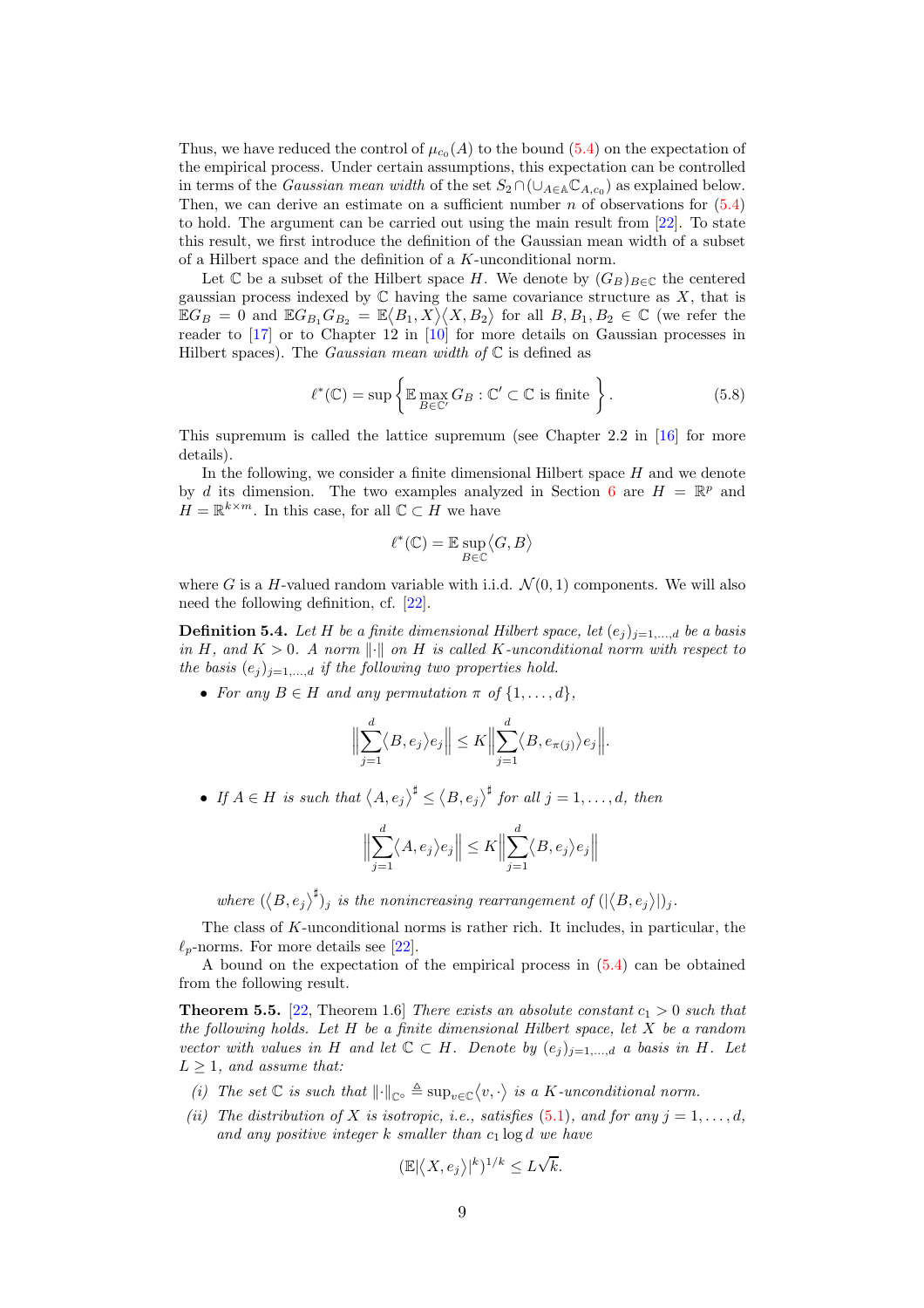Let  $X_1, \ldots, X_n$  *be i.i.d.* realizations of X and let  $\epsilon_1, \ldots, \epsilon_n$  be i.i.d. random variables *uniformly distributed on*  $\{-1, 1\}$  *and independent of*  $X_1, \ldots, X_n$ . Then

<span id="page-9-1"></span>
$$
\mathbb{E} \sup_{B \in \mathbb{C}} \left| \frac{1}{\sqrt{n}} \sum_{i=1}^{n} \epsilon_i \langle X_i, B \rangle \right| \le C(L, K) \ell^*(\mathbb{C}), \tag{5.9}
$$

*where*  $C(L, K)$  *is a constant that depends only on* K *and* L.

If condition (i) of this theorem does not hold, i.e., if  $\|\cdot\|_{\mathbb{C}^\circ}$  is not an unconditional norm, one may derive a similar result under a more constraining assumption, namely that the random variable  $\langle X, B \rangle$  is subgaussian for any  $B \in H$ . The next proposition follows from the majorizing measure theorem, cf. [\[27,](#page-19-19) Chapter 1] or [\[32](#page-19-20), Chapter 6].

<span id="page-9-3"></span>Proposition 5.6. *Let* L ≥ 1 *and let* H *be a finite dimensional Hilbert space. Assume that* X *is isotropic, i.e., it satisfies* [\(5.1\)](#page-6-5)*. Assume also that* X *is* L*-subgaussian in the sense that for all*  $B \in H$  *such that*  $||B||_H = 1$  *we have*  $\mathbb{E} \exp(t\langle X, B \rangle) \leq \exp(t^2 L^2 / 2)$ *for all*  $t > 0$ *. Then* X *satisfies the small ball assumption with parameters*  $\beta_0, \kappa_0$ *defined in* [\(5.3\)](#page-6-0). Furthermore, there exists an absolute constant  $c_2 > 0$  *such that* [\(5.9\)](#page-9-1) *holds with*  $C(L, K) = c_2 L$  *for any*  $\mathbb{C} \subset H$ *.* 

*Proof.* Let  $Z = \langle X, B \rangle$  and assume w.l.o.g. that  $||B||_H = 1$ . The random variable Z is L-subgaussian and, by isotropy,  $\mathbb{E}Z^2 = 1$ . Thus by [\[5,](#page-18-5) (2.3) from Theorem 2.1] we have  $\mathbb{E}Z^4 \leq 16L^4$ , or equivalently  $\mathbb{E}[Z^4]^{1/4} \leq 2L\mathbb{E}[Z^2]^{1/2}$ . By Lemma [5.2,](#page-6-1) this implies that X satisfies the small ball assumption with parameters  $\beta_0$ ,  $\kappa_0$  defined in [\(5.3\)](#page-6-0).

To prove [\(5.9\)](#page-9-1), note that  $\epsilon_i X_i$  is L-subgaussian. Thus, (5.9) with  $C(L, K) = c_2 L$ follows from the majorizing measure theorem for subgaussian processes, cf. [\[32](#page-19-20), Corollary 6.26].

### <span id="page-9-0"></span>6 Examples

In what follows, we denote by  $|\cdot|_q$  the  $\ell_q$  norm of a finite dimensional vector,  $1 \leq$  $q \leq \infty$ . We denote by  $\|\cdot\|_{Fr}$  and by  $\|\cdot\|_{sp}$  the Frobenius norm and the spectral norm of a matrix, respectively. Let  $S_2^{p-1}$  and  $B_q^p$  denote the unit Euclidean sphere in  $\mathbb{R}^p$  and the unit  $\ell_q$ -ball in  $\mathbb{R}^p$ , respectively. The canonical basis of  $\mathbb{R}^p$  is denoted by  $(e_j)_{j=1,\dots,p}$ . For a vector  $\boldsymbol{\beta} \in \mathbb{R}^p$  and a subset  $S \subseteq \{1,\dots,p\}$ , we denote by supp $(\beta)$  the support of  $\beta$ , by  $\beta_S$  the orthogonal projection of  $\beta$  onto the linear span of  $\{e_j : j \in S\}$ , and by |S| the cardinality of S. We will write  $a \lesssim b$  if there is an absolute constant  $C > 0$  such that  $a \leq Cb$ .

#### 6.1 LASSO

We consider here  $H = \mathbb{B} = \mathbb{R}^p$  equipped with the Euclidean norm  $\|\cdot\|_H = |\cdot|_2$  and we define the regularization norm  $\|\cdot\|$  as the  $\ell_1$  norm. Then the estimator  $\hat{\beta}$  is the LASSO estimator

$$
\hat{\boldsymbol{\beta}} \in \underset{\boldsymbol{\beta} \in \mathbb{R}^p}{\operatorname{argmin}} \left( \left\| \mathbb{X} \boldsymbol{\beta} - \mathbf{y} \right\|_n^2 + \lambda |\boldsymbol{\beta}|_1 \right) \tag{6.1}
$$

where  $\lambda > 0$  is a tuning parameter.

Given  $\beta \in \mathbb{R}^p$  it is straightforward to verify that Assumption [4.1](#page-3-2) is satisfied when  $\mathcal{P}_{\beta}$  is the orthogonal projection operator onto the linear span of  $\{e_j : j \in \text{supp}(\beta)\}\$ where  $(e_j)_{j=1,\dots,p}$  is the canonical basis of  $\mathbb{R}^p$ .

The operator X is a matrix in  $\mathbb{R}^{n \times p}$  while the event  $\Omega$  in Theorem [4.3](#page-4-3) can be written in the form

<span id="page-9-2"></span>
$$
\Omega = \left\{ \frac{1}{n} |\mathbb{X}^T \boldsymbol{\xi}|_{\infty} \le \tau' \right\}.
$$
\n(6.2)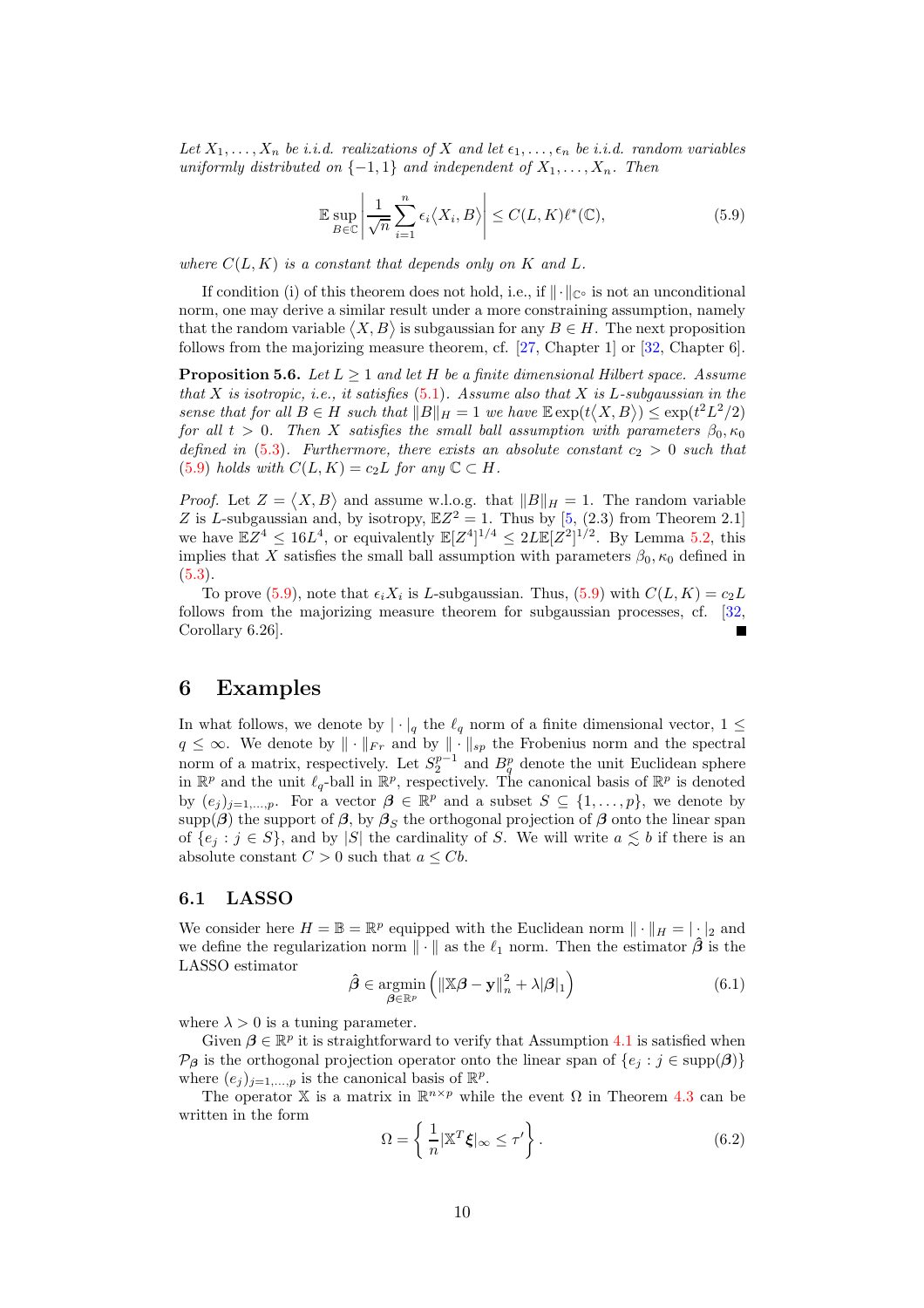In order to apply Theorem [4.3,](#page-4-3) we need to find  $\tau'$  such that  $\mathbb{P}(\Omega) \geq 1/2$ . Assume first that  $X$  is deterministic. The following lemma is a direct consequence of the normal tail probability bounds and the union bound, cf. [\[3](#page-18-2)].

**Lemma 6.1.** Let  $(e_j)_{j=1,\dots,p}$  be the canonical basis of  $\mathbb{R}^p$  and let X be deterministic. *If*

$$
\tau' \ge \sigma \max_{1 \le j \le p} \|\mathbb{X}e_j\|_n \sqrt{\frac{2\log p}{n}},\tag{6.3}
$$

*then the event* [\(6.2\)](#page-9-2) *has probability at least 1/2.*

In view of this lemma, oracle inequalities for the LASSO estimator with tuning parameter  $\lambda$  satisfying

<span id="page-10-0"></span>
$$
\lambda \ge 10\sigma \max_{1 \le j \le p} \left\| \mathbb{X}e_j \right\|_n \sqrt{\frac{2\log p}{n}}\tag{6.4}
$$

.

follow from Theorem [4.3](#page-4-3) and Corollary [4.4.](#page-5-3) They have the following form.

<span id="page-10-1"></span>**Theorem 6.2.** *Assume that*  $\xi \sim \mathcal{N}(0, \sigma^2 I_{n \times n})$  *and that* X *is deterministic. Let*  $\delta \in (0,1)$ *. The LASSO estimator*  $\hat{\beta}$  *with tuning parameter satisfying* [\(6.4\)](#page-10-0) *is such that, with probability at least*  $1 - \delta$ *,* 

$$
\|\mathbb{X}\hat{\beta} - \mathbf{f}\|_{n}^{2} \le \min_{\beta \in \mathbb{R}^{p}} \left[ \|\mathbb{X}\beta - \mathbf{f}\|_{n}^{2} + \frac{16}{25}\lambda^{2}\mu_{4}^{2}(\beta) \right] + \frac{16\sigma^{2}(\Phi^{-1}(1-\delta))^{2}}{n}
$$

*and*

$$
\mathbb{E} \|\mathbb{X}\hat{\boldsymbol{\beta}} - \mathbf{f}\|_n^2 \le \min_{\boldsymbol{\beta} \in \mathbb{R}^p} \left[ \|\mathbb{X}\boldsymbol{\beta} - \mathbf{f}\|_n^2 + \frac{16}{25}\lambda^2 \mu_4^2(\boldsymbol{\beta}) \right] + \frac{16\sigma^2}{n}
$$

*If, in addition,*  $\mathbf{f} = \mathbb{X}\boldsymbol{\beta}^*$  for some  $\boldsymbol{\beta}^* \in \mathbb{R}^p$ , then with probability at least  $1 - \delta$ ,

$$
|\hat{\beta} - \beta^*|_1 \le 4\lambda \mu_4^2(\beta^*) + \frac{20\sigma^2(\Phi^{-1}(1-\delta))^2}{n\lambda}
$$

*and*

$$
\mathbb{E}|\hat{\beta}-\beta^*|_1 \leq 8\lambda\mu_4^2(\beta^*) + \frac{20\sigma}{\lambda n}.
$$

To make these inequalities more explicit, we need to control the compatibility factor  $\mu_{c_0}(\beta)$ . First note that one may use the Restricted Eigenvalue constant [\[4](#page-18-0)] to bound  $\mu_{c_0}(\beta)$  from above. For any  $S \subset \{1, \ldots, p\}$  and  $c_0 > 0$ , we define the Restricted Eigenvalue constant  $\kappa(S, c_0) \geq 0$  by the formula

$$
\kappa^2(S, c_0) \triangleq \min_{\boldsymbol{\delta} \in \mathbb{R}^p \setminus \{0\} : |\boldsymbol{\delta}_{S^c}|_1 \leq c_0 |\boldsymbol{\delta}_S|_1} \frac{\|\mathbb{X}\boldsymbol{\delta}\|_n^2}{|\boldsymbol{\delta}|_2^2}.
$$
 (6.5)

Therefore, for all  $\beta$  such that  $\kappa^2(\text{supp}(\beta), c_0) \neq 0$  we obtain the bound

$$
\mu_{c_0}^2(\boldsymbol{\beta}) \leq \frac{|\mathrm{supp}(\boldsymbol{\beta})|}{\kappa^2(\mathrm{supp}(\boldsymbol{\beta}),c_0)}.
$$

When X is deterministic and  $\beta$  is s-sparse (i.e.,  $|\text{supp}(\beta)| \leq s$ ), there exist various sufficient conditions on X allowing one to bound  $\kappa^2(\text{supp}(\beta), c_0)$  from below by a universal constant, cf., e.g., [\[4](#page-18-0)]. This leads to the bound  $\mu_{c_0}^2(\boldsymbol{\beta}) \lesssim s$  for all s-sparse vectors  $\beta$ .

Consider now the case of random X. Specifically, assume that  $X_1, \ldots, X_n$  are i.i.d. realizations of a random vector X with values in  $\mathbb{R}^p$ . Then, it turns out that the bound  $\mu_{c_0}^2(\boldsymbol{\beta}) \lesssim s$  for s-sparse vectors  $\boldsymbol{\beta}$  can be guaranteed with high probability (with respect to the distribution of  $X_1, \ldots, X_n$ ) provided that  $n \geq s \log(ep/s)$ . Indeed, combining Theorems [5.3](#page-6-4) and [5.5](#page-8-0) we obtain the following result.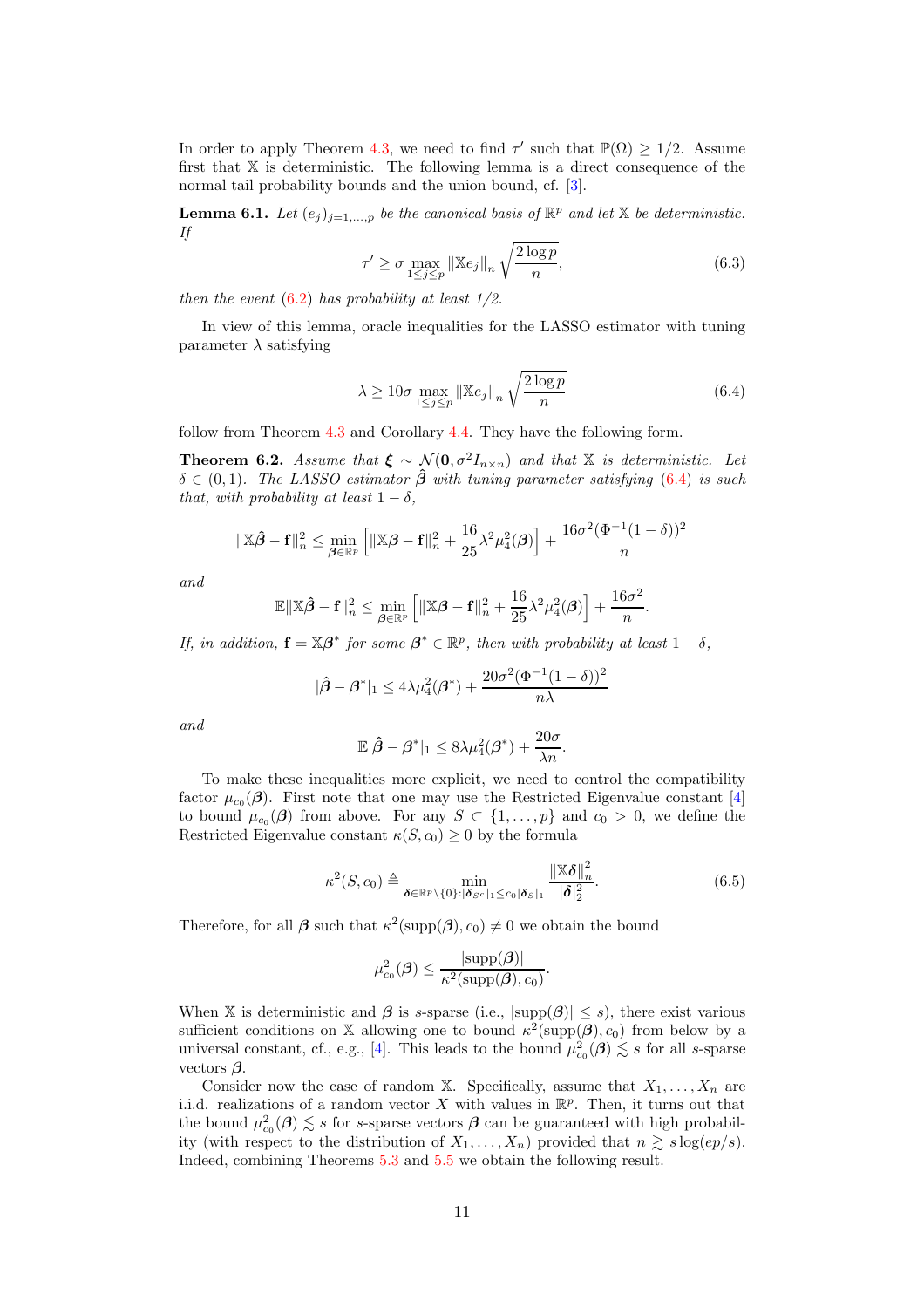<span id="page-11-1"></span>**Proposition 6.3.** *Let*  $L \geq 1$  *and let*  $\beta_0$ ,  $\kappa_0$  *be positive constants. There exist a constant*  $C(L) > 0$  *depending only on* L *and an absolute constant*  $c_1 > 0$  *such that the following holds.*

Let  $X_1, \ldots, X_n$  be *i.i.d.* realizations of a random vector X with values in  $\mathbb{R}^p$  such *that*

- *(i)* X satisfies the small ball assumption (Assumption [5.1\)](#page-6-2) with parameters  $\beta_0$ ,  $\kappa_0$ ,
- *(ii)* X *is isotropic (i.e.,*  $\mathbb{E} XX^\top = I_{p \times p}$ *)* and for all  $j = 1, ..., p$ , and all positive *integers* k smaller than  $c_1 \log p$  *we have*  $(\mathbb{E}|\langle X, e_j \rangle|^k)^{1/k} \leq L\sqrt{k}$ .

*Let*  $s \in \{1, ..., p\}$  *and*  $c_0 > 0$ *. If* 

<span id="page-11-0"></span>
$$
n \ge C(L)[(1+c_0)/(\kappa_0\beta_0)]^2 s \log(ep/s),\tag{6.6}
$$

*then with probability greater than*  $1 - \exp(-n\kappa_0^2/32)$ *, for every*  $\beta \in \mathbb{R}^p$  such that  $|\text{supp}(\boldsymbol{\beta})| \leq s$  *we have* 

$$
\mu_{c_0}(\boldsymbol{\beta}) \leq \sqrt{\frac{8|\mathrm{supp}(\boldsymbol{\beta})|}{\beta_0^2 \kappa_0}}.
$$

*Proof.* Denote by  $B_0(s)$  the set of all s-sparse vectors in  $\mathbb{R}^p$ :

$$
B_0(s) = \{ \boldsymbol{\beta} \in \mathbb{R}^p : |\text{supp}(\boldsymbol{\beta})| \le s \}.
$$

Let  $\beta \in B_0(s)$  and recall that

$$
\mathbb{C}_{\boldsymbol{\beta},c_0} = \left\{\boldsymbol{\beta}' \in \mathbb{R}^p: |\mathcal{P}_{\boldsymbol{\beta}}^\perp \boldsymbol{\beta}'|_1 \leq c_0 |\mathcal{P}_{\boldsymbol{\beta}} \boldsymbol{\beta}'|_1 \right\}
$$

where  $\mathcal{P}_{\beta}$  is the projection operator onto the linear span of  $\{e_i : j \in \text{supp}(\beta)\}\.$  It follows from Theorem [5.3](#page-6-4) and [\(5.7\)](#page-7-2) that, if [\(5.4\)](#page-6-3) with  $A = B<sub>0</sub>(s)$  holds, then with probability greater than  $1 - \exp(-n\kappa_0^2/32)$ , for all  $\beta \in B_0(s)$  we have

$$
\mu_{c_0}(\boldsymbol{\beta}) \le \left(\frac{8}{\beta_0^2 \kappa_0}\right)^{1/2} \sup_{\boldsymbol{\beta}' \in \mathbb{C}_{\boldsymbol{\beta}, c_0}} \frac{|\mathcal{P}_{\boldsymbol{\beta}} \boldsymbol{\beta}'|_1}{|\boldsymbol{\beta}'|_2} \le \left(\frac{8}{\beta_0^2 \kappa_0}\right)^{1/2} \sqrt{|\mathrm{supp}(\boldsymbol{\beta})|}
$$

where we have used that  $|\mathcal{P}_{\beta}\beta'|_1 \leq \sqrt{|\text{supp}(\beta)|} |\beta'|_2$  for all  $\beta' \in \mathbb{R}^p$ .

Therefore, it only remains to prove that  $(6.6)$  implies  $(5.4)$  with  $\mathbb{A} = B_0(s)$ . First note that  $S_2^{p-1} \cap (\cup_{\beta \in B_0(s)} \mathbb{C}_{\beta,c_0}) \subset \mathbb{C}$  where  $\mathbb{C} = ((1+c_0)\sqrt{s}B_1^p) \cap B_2^p$ . Since the  $\ell_2$  and  $\ell_1$  norms are 1-unconditional, it is straightforward to check that  $\lVert \cdot \rVert_{\mathbb{C}^\circ} =$  $\sup_{v \in \mathbb{C}} \langle v, \cdot \rangle$  is a 1-unconditional norm. Therefore, we can apply Theorem [5.5,](#page-8-0) which gives

$$
\mathbb{E} \sup_{\boldsymbol{\beta} \in S_2^{p-1} \cap \left(\bigcup_{\boldsymbol{\beta} \in B_0(s)} \mathbb{C}_{\boldsymbol{\beta}, c_0}\right)} \left|\frac{1}{n} \sum_{i=1}^n \epsilon_i \langle X_i, \boldsymbol{\beta} \rangle \right| \leq \mathbb{E} \sup_{\boldsymbol{\beta} \in \mathbb{C}} \left|\frac{1}{n} \sum_{i=1}^n \epsilon_i \langle X_i, \boldsymbol{\beta} \rangle \right|,
$$
  

$$
\leq \frac{c_2(L)\ell^*(\mathbb{C})}{\sqrt{n}} \leq \frac{c_3(L)(1+c_0)\sqrt{s \log(ep/s)}}{\sqrt{n}}
$$

,

where  $c_2(L)$  and  $c_3(L)$  are positive constants depending only on L and where we used that  $\ell^*(\mathbb{C}) \leq (1+c_0)\ell^*(\sqrt{s}B_1^p \cap B_2^p) \leq c_4(1+c_0)\sqrt{s \log(ep/s)}$  for some absolute constant  $c_4$  (cf., for instance, Lemma 5.3 in [\[15](#page-19-8)]). If [\(6.6\)](#page-11-0) holds with large enough constant  $C(L) > 0$  depending only on L, then the right hand side of the last display is bounded from above by  $\beta_0 \kappa_0/16$  and [\(5.4\)](#page-6-3) is satisfied.  $\blacksquare$ 

Combining Theorem [6.2](#page-10-1) and Proposition [6.3](#page-11-1) we can obtain oracle inequalities for the LASSO estimator when  $X_1, \ldots, X_n$  are i.i.d. random vectors independent of the noise vector  $\xi$ . To illustrate it, consider the following result for the basic example where all entries of matrix  $X$  are i.i.d. standard Gaussian.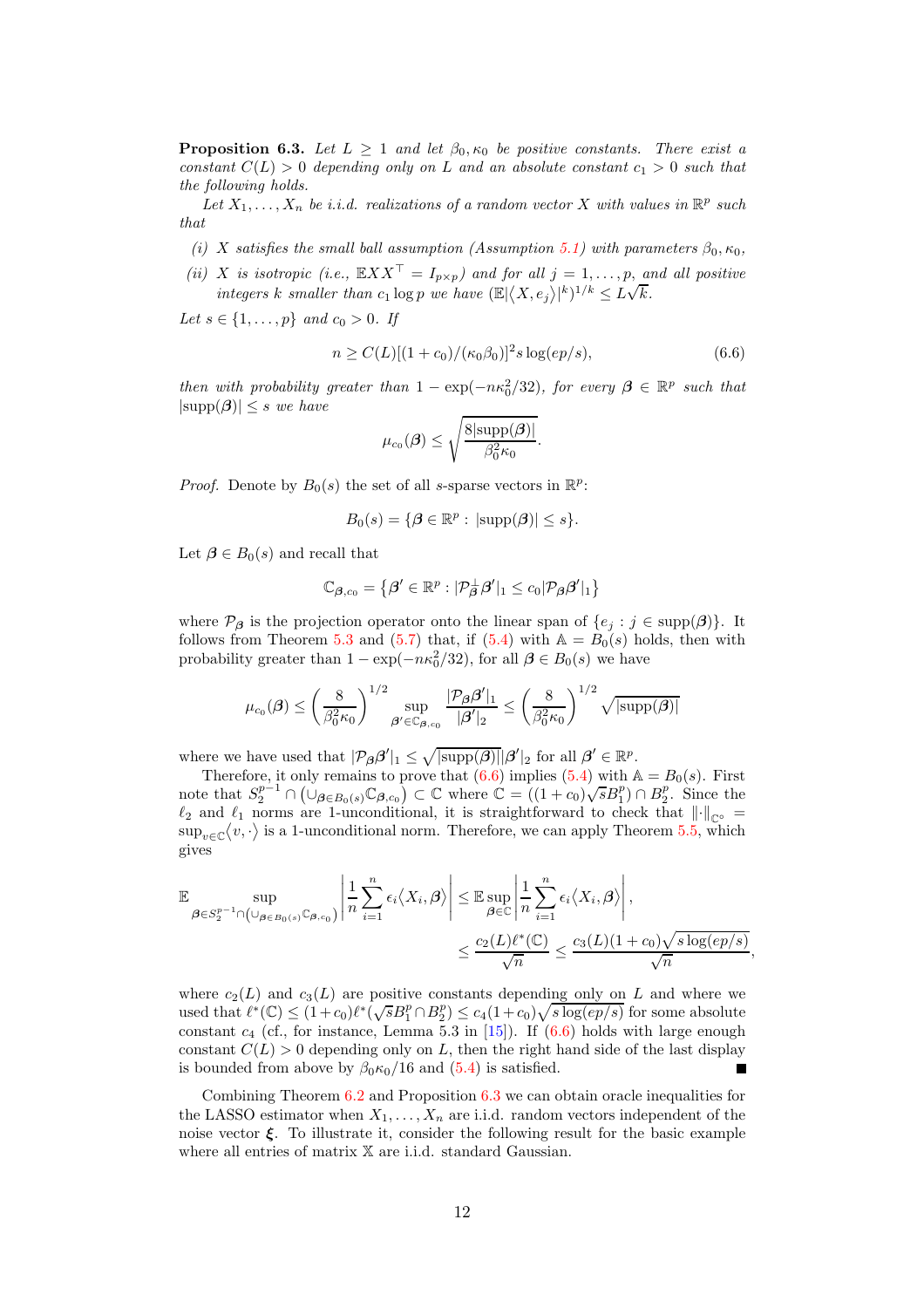**Theorem 6.4.** *Assume that*  $\xi \sim \mathcal{N}(\mathbf{0}, \sigma^2 I_{n \times n})$  *and that all entries of matrix*  $\mathbb{X}$  *are i.i.d. standard Gaussian random variables independent of the noise vector* ξ*. Let*  $\delta \in (0,1)$ *, and* 

<span id="page-12-0"></span>
$$
\lambda = a\sigma \sqrt{\frac{2\log p}{n}}\tag{6.7}
$$

*where*  $a \geq 20$ *. There exist an absolute constant*  $C_1 > 0$  *and a constant*  $C_2 > 0$ *depending only on a such that the following holds. If*  $n \geq C_1 s \log(ep/s)$ *, then for the LASSO estimator* βˆ *with tuning parameter* [\(6.7\)](#page-12-0) *we have that, with probability*  $at$  *least*  $1 - \delta - (p+1)e^{-n/C_1}$ ,

$$
\|\mathbb{X}\hat{\boldsymbol{\beta}} - \mathbf{f}\|_{n}^{2} \leq \min_{\boldsymbol{\beta} \in B_{0}(s)} \left[ \|\mathbb{X}\boldsymbol{\beta} - \mathbf{f}\|_{n}^{2} + C_{2}\sigma^{2} \frac{|\mathrm{supp}(\boldsymbol{\beta})| \log p}{n} \right] + \frac{16\sigma^{2}(\Phi^{-1}(1-\delta))^{2}}{n}.
$$

*If, in addition,*  $\mathbf{f} = \mathbb{X}\boldsymbol{\beta}^*$  for some  $\boldsymbol{\beta}^* \in B_0(s)$ , then with probability at least  $1 - \delta$  –  $(p+1)e^{-n/C_1},$ 

$$
|\hat{\beta} - \beta^*|_1 \leq C_2 \sigma \Big( s \sqrt{\frac{\log p}{n}} + \frac{(\Phi^{-1}(1-\delta))^2}{\sqrt{n \log p}} \Big).
$$

*Proof.* We first plug the bound on  $\mu_4$  given by Proposition [6.3](#page-11-1) into the oracle inequalities in deviation of Theorem  $6.2$ . Then, we obtain resulting oracle inequalities that hold with probability  $1 - \delta - e^{-n/C_1}$  for all  $\beta \in B_0(s)$ . To finish the proof, it suffices to compare the definitions of  $\lambda$  in [\(6.4\)](#page-10-0) and in [\(6.7\)](#page-12-0), and notice that

<span id="page-12-1"></span>
$$
\mathbb{P}(\max_{1 \le j \le p} \|\mathbb{X}e_j\|_n \le 2) \ge 1 - pe^{-n/2}.
$$
 (6.8)

Indeed, the random variable  $\zeta_j = {\|\mathbb{X}e_j\|}_n$  is a  $1/\sqrt{n}$ -Lipschitz function of the standard Gaussian vector in  $\mathbb{R}^n$ . Thus, by the Gaussian concentration inequality, cf., e.g., [\[5,](#page-18-5) Theorem 5.6], we get  $\mathbb{P}(\zeta_j > 2) \leq \mathbb{P}(\zeta_j - \mathbb{E}(\zeta_j) > 1) \leq e^{-n/2}$ , where we have used that  $\mathbb{E}(\zeta_j) \leq (\mathbb{E}(\zeta_j^2))^{1/2} = 1$ . This and the union bound yield [\(6.8\)](#page-12-1).

#### 6.2 Group LASSO

We consider here  $H = \mathbb{B} = \mathbb{R}^p$  equipped with the Euclidean norm  $\|\cdot\|_H = |\cdot|_2$ and define the regularization norm  $\|\cdot\|$  as follows. Let  $G_1, \ldots, G_M$  be a partition of  $\{1,\ldots,p\}$ . For any  $\boldsymbol{\beta} \in \mathbb{R}^p$  we set

<span id="page-12-3"></span>
$$
\|\boldsymbol{\beta}\| = |\boldsymbol{\beta}|_{2,1} \triangleq \sum_{k=1}^{M} |\boldsymbol{\beta}_{G_k}|_2.
$$
 (6.9)

The group LASSO estimator is a solution of the convex minimization problem

$$
\hat{\boldsymbol{\beta}} \in \underset{\boldsymbol{\beta} \in \mathbb{R}^p}{\operatorname{argmin}} \left( \|\mathbf{y} - \mathbb{X}\boldsymbol{\beta}\|_{n}^2 + \lambda \sum_{k=1}^{M} |\boldsymbol{\beta}_{G_k}|_2 \right),\tag{6.10}
$$

where  $\lambda > 0$  is a tuning parameter. In the following, we assume that the groups  $G_k$ have the same cardinality  $|G_k| = T = p/M$ ,  $k = 1, ..., M$ .

To any  $\beta \in \mathbb{R}^p$ , we associate the set

$$
\mathcal{K}(\boldsymbol{\beta}) = \{k \in \{1, ..., M\} : \boldsymbol{\beta}_{G_k} \neq \mathbf{0}\},\
$$

which plays the role of "support by block" of vector  $\beta$ . Given  $\beta \in \mathbb{R}^p$ , it is straightfor-ward to check that Assumption [4.1](#page-3-2) is satisfied when  $P_\beta$  is the orthogonal projection operator onto the linear span of  $\{e_j : j \in \bigcup_{k \in \mathcal{K}(\beta)} G_k\}.$ 

The operator X is a matrix in  $\mathbb{R}^{n \times p}$  while the event  $\Omega$  in Theorem [4.3](#page-4-3) takes now the form

<span id="page-12-2"></span>
$$
\Omega = \left\{ \max_{k=1,\dots,M} \frac{1}{n} |\mathbb{X}_{G_k}^T \boldsymbol{\xi}|_2 \le \tau' \right\} \tag{6.11}
$$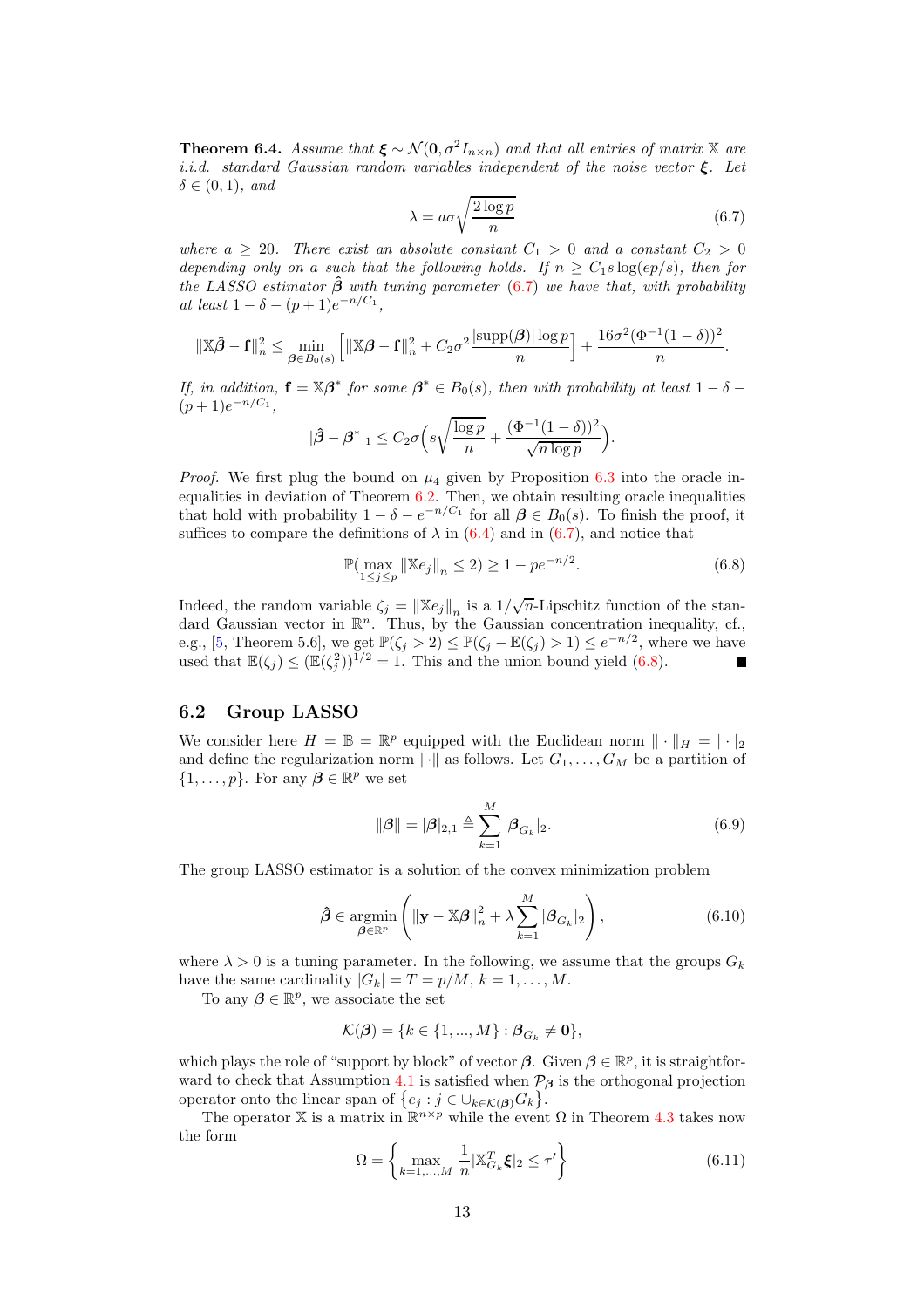where  $\mathbb{X}_{G_k}$  is the  $n \times |G_k|$  submatrix of X composed from all the columns of X with indices in  $G_k$ .

In order to apply Theorem [4.3,](#page-4-3) we need to find  $\tau'$  such that  $\mathbb{P}(\Omega) \geq 1/2$ . Denote by  $\|\mathbb{X}_{G_k}\|_{sp} \triangleq \sup_{|\boldsymbol{x}|_2 \leq 1} |\mathbb{X}_{G_k} \boldsymbol{x}|_2$  the spectral norm of matrix  $\mathbb{X}_{G_k}$  and by  $\|\mathbb{X}_{G_k}\|_{F_r}$  its Frobenius norm. Then, set  $\psi_{sp}^* = \max_{k=1,\dots,M} \|\mathbb{X}_{G_k}\|_{sp}/\sqrt{n}$  and  $\psi_{Fr}^* = \max_{k=1,\dots,M} \|\mathbb{X}_{G_k}\|_{Fr} / \sqrt{n}.$  The constant  $\tau'$  is determined by the following straightforward modification of Lemma 2 in [\[3](#page-18-2)].

Lemma 6.5. *Let* X *be deterministic. If*

$$
\tau' \ge \frac{\sigma}{\sqrt{n}} \left( \psi_{Fr}^* + \psi_{sp}^* \sqrt{2 \log(2M)} \right),\tag{6.12}
$$

*then the event* [\(6.11\)](#page-12-2) *has probability at least 1/2.*

Using this lemma, oracle inequalities for the group LASSO estimator with tuning parameter  $\lambda$  satisfying

<span id="page-13-0"></span>
$$
\lambda \ge \frac{10\sigma}{\sqrt{n}} \left( \psi_{Fr}^* + \psi_{sp}^* \sqrt{2\log(2M)} \right) \tag{6.13}
$$

can be deduced from Theorem [4.3](#page-4-3) and Corollary [4.4.](#page-5-3) They have the following form. **Theorem 6.6.** *Assume that*  $\xi \sim \mathcal{N}(\mathbf{0}, \sigma^2 I_{n \times n})$  *and that* X *is deterministic. Let*  $\delta \in (0,1)$ *. The group LASSO estimator*  $\hat{\beta}$  *with tuning parameter satisfying* [\(6.13\)](#page-13-0) *is such that, with probability at least*  $1 - \delta$ ,

$$
\|\mathbb{X}\hat{\beta} - \mathbf{f}\|_{n}^{2} \le \min_{\beta \in \mathbb{R}^{p}} \left[ \|\mathbb{X}\beta - \mathbf{f}\|_{n}^{2} + \frac{16}{25}\lambda^{2}\mu_{4}^{2}(\beta) \right] + \frac{16\sigma^{2}(\Phi^{-1}(1-\delta))^{2}}{n}
$$

*and*

$$
\mathbb{E}\|\mathbb{X}\hat{\boldsymbol{\beta}}-\mathbf{f}\|_n^2 \leq \min_{\boldsymbol{\beta}\in\mathbb{R}^p}\left[\|\mathbb{X}\boldsymbol{\beta}-\mathbf{f}\|_n^2 + \frac{16}{25}\lambda^2\mu_4^2(\boldsymbol{\beta})\right] + \frac{16\sigma^2}{n}.
$$

*If, in addition,*  $\mathbf{f} = \mathbb{X}\boldsymbol{\beta}^*$  for some  $\boldsymbol{\beta}^* \in \mathbb{R}^p$ , then with probability at least  $1 - \delta$ ,

$$
|\hat{\beta} - \beta^*|_{2,1} \le 4\lambda \mu_4^2(\beta^*) + \frac{20\sigma^2(\Phi^{-1}(1-\delta))^2}{n\lambda}
$$

*and*

$$
\mathbb{E}|\hat{\beta}-\beta^*|_{2,1}\leq 8\lambda\mu_4^2(\beta^*)+\frac{20\sigma}{\lambda n}.
$$

Consider now a control of parameter  $\mu_{c_0}(\boldsymbol{\beta})$  for vectors  $\boldsymbol{\beta}$  with a "sparse by block" structure. To that end, one can use the "group" analog of the Restricted Eigenvalue constant, cf. [\[18\]](#page-19-21). For any  $S \subset \{1, ..., M\}$  and  $c_0 > 0$ , we define the group Restricted Eigenvalue constant  $\kappa_G(S, c_0) \geq 0$  by the formula

$$
\kappa_G^2(S, c_0) \triangleq \min_{\delta \in \mathcal{C}(S, c_0)} \frac{\|\mathbb{X}\delta\|_n^2}{|\delta|_2^2},\tag{6.14}
$$

where  $\mathcal{C}(S, c_0)$  is the cone

$$
\mathcal{C}(S,c_0) \triangleq \left\{ \boldsymbol{\delta} \in \mathbb{R}^p \setminus \{0\} : \sum_{k \in S^c} |\boldsymbol{\delta}_{G_k}|_2 \leq c_0 \sum_{k \in S} |\boldsymbol{\delta}_{G_k}|_2 \right\}.
$$

In particular, for all  $\beta \in \mathbb{R}^p$  with  $\kappa_G(\mathcal{K}(\beta), c_0) \neq 0$  we have

$$
\mu_{c_0}^2(\boldsymbol{\beta}) \leq \frac{|\mathcal{K}(\boldsymbol{\beta})|}{\kappa_G^2(\mathcal{K}(\boldsymbol{\beta}), c_0)}.
$$

When X is deterministic and  $\beta$  is such that  $|\mathcal{K}(\beta)| \leq s$  sufficient conditions on X allowing one to bound  $\kappa_G^2(\text{supp}(\beta), c_0)$  from below by a universal constant can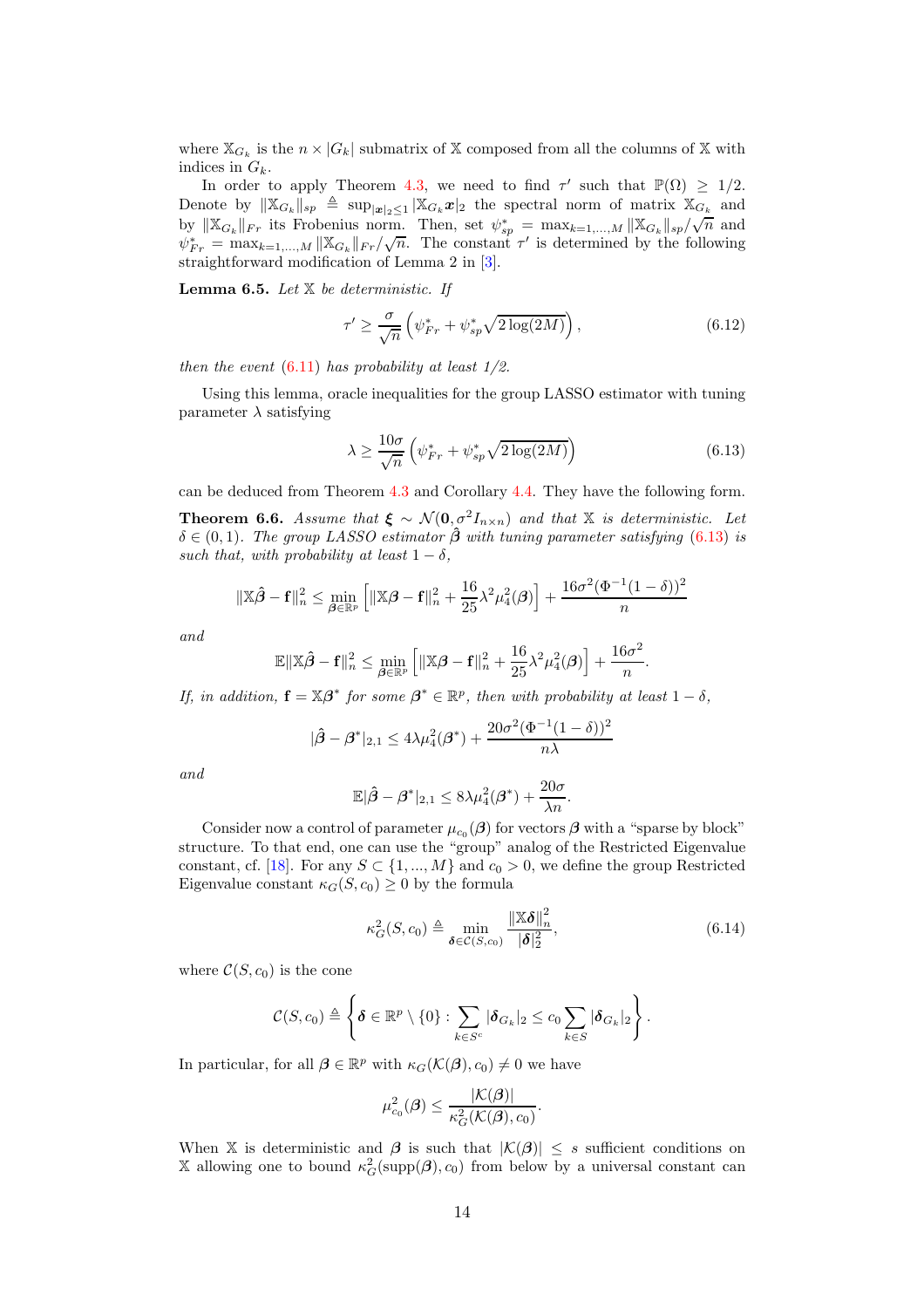be found in [\[18\]](#page-19-21). This leads to the bound  $\mu_{c_0}^2(\beta) \lesssim s$  for all vectors  $\beta$  such that  $|\mathcal{K}(\boldsymbol{\beta})| \leq s$  (i.e., all *s*-sparse by block vectors).

Finally, we give an upper bound on  $\mu_{c_0}(\beta)$  in the case of random X. Let  $X_1, \ldots, X_n$  be i.i.d. realizations of a random vector X with values in  $\mathbb{R}^p$ . The following proposition shows that, with high probability (with respect to the distribution of  $X_1, \ldots, X_n$ , we have  $\mu_{c_0}^2(\beta) \lesssim |\mathcal{K}(\beta)|$  for all s-sparse by block vectors  $\beta \in \mathbb{R}^p$  provided that  $n \gtrsim s(T + \log(M/s)).$ 

**Proposition 6.7.** Let  $L \geq 1$ . Let  $X_1, \ldots, X_n$  be *i.i.d.* realizations of a random *vector* X *with values in* R p *such that*

- *(i)* X *is isotropic (i.e.,*  $\mathbb{E} XX^{\top} = I_{p \times p}$ ),
- (*ii*) *X* is *L*-subgaussian:  $\mathbb{E} \exp(t \langle X, \beta \rangle) \leq \exp(L^2 t^2 / 2)$  *for all*  $t > 0$  *and all*  $\beta \in \mathbb{R}^p$ *such that*  $|\boldsymbol{\beta}|_2 = 1$ .

Let  $s \in \{1, ..., M\}$  and  $c_0 > 0$ . There exist positive constants  $C(L)$  and  $C'(L)$ *depending only on* L *such that the following holds. If*

<span id="page-14-0"></span>
$$
n \ge C(L)(1+c_0)^2 s (T + \log(M/s))
$$
\n(6.15)

*then with probability greater than*  $1 - \exp(-C'(L)n)$ *, for any*  $\beta \in \mathbb{R}^p$  such that  $|\mathcal{K}(\boldsymbol{\beta})| \leq s$  *we have* 

$$
\mu_{c_0}(\boldsymbol{\beta}) \leq 32L^2 \sqrt{|\mathcal{K}(\boldsymbol{\beta})|}.
$$

*Proof.* Since X is L-subgaussian and isotropic, it follows from Proposition [5.6](#page-9-3) that X satisfies the small ball assumption with parameters  $\beta_0$ ,  $\kappa_0$  defined in [\(5.3\)](#page-6-0).

The definition of  $\|\cdot\|$  in [\(6.9\)](#page-12-3) and the fact that  $\mathcal{P}_{\beta}$  is the projection operator onto the linear span of  $\{e_j : j \in \bigcup_{k \in \mathcal{K}(\beta)} G_k\}$  imply

$$
\mathbb{C}_{\beta,c_0} = \left\{ \beta' \in \mathbb{R}^p : \|\mathcal{P}_{\beta}^{\perp}\beta'\| \leq c_0 \|\mathcal{P}_{\beta}\beta'\|\right\} \n= \left\{ \beta' \in \mathbb{R}^p : \sum_{k \in \mathcal{K}(\beta)^c} |\beta'_{G_k}|_2 \leq c_0 \sum_{k \in \mathcal{K}(\beta)} |\beta'_{G_k}|_2 \right\}.
$$

Denote by  $\Sigma_s$  the set of all vectors  $\beta$  in  $\mathbb{R}^p$  such that  $|\mathcal{K}(\beta)| \leq s$ . It follows from Theorem [5.3](#page-6-4) and [\(5.7\)](#page-7-2) that, if [\(5.4\)](#page-6-3) holds with  $A = \Sigma_s$ , then with probability at least  $1 - \exp(-n\kappa_0^2/32)$ , for all  $\beta \in \Sigma_s$  we have

$$
\mu_{c_0}(\boldsymbol{\beta}) \leq \left(\frac{8}{\beta_0^2 \kappa_0}\right)^{1/2} \sup_{\boldsymbol{\beta}' \in \mathbb{C}_{\boldsymbol{\beta},c_0}} \frac{\left\|\mathcal{P}_{\boldsymbol{\beta}}\boldsymbol{\beta}'\right\|}{|\boldsymbol{\beta}'|_2} \leq \sqrt{\frac{8|\mathcal{K}(\boldsymbol{\beta})|}{\beta_0^2 \kappa_0}} = 32L^2 \sqrt{|\mathcal{K}(\boldsymbol{\beta})|}
$$

since  $\|\mathcal{P}_{\beta}\beta'\| \leq \sqrt{|\mathcal{K}(\beta)||\beta'|_2}$  for all  $\beta' \in \mathbb{R}^p$ .

Therefore, it only remains to prove that [\(6.15\)](#page-14-0) implies [\(5.4\)](#page-6-3) with  $\mathbb{A} = \Sigma_s$ . Denote by B the unit ball with respect to the group LASSO norm  $\|\cdot\|$  in  $\mathbb{R}^p$ . It is straightforward to check that  $S_2^{p-1} \cap (\cup_{\beta \in \Sigma_s} \mathbb{C}_{\beta,c_0}) \subset \mathbb{C}$  where  $\mathbb{C} = ((1+c_0)\sqrt{s}B) \cap B_2^p$ . By Proposition [5.6,](#page-9-3) we have, for an absolute constant  $c_2 > 0$ ,

$$
\mathbb{E}\sup_{\boldsymbol{\beta}\in S_2^{p-1}\cap\left(\cup_{\boldsymbol{\beta}\in\Sigma_s}\mathbb{C}_{\boldsymbol{\beta},c_0}\right)}\left|\frac{1}{n}\sum_{i=1}^n\epsilon_i\langle X_i,\boldsymbol{\beta}\rangle\right|\leq \mathbb{E}\sup_{\boldsymbol{\beta}\in\mathbb{C}}\left|\frac{1}{n}\sum_{i=1}^n\epsilon_i\langle X_i,\boldsymbol{\beta}\rangle\right|\leq \frac{c_2L\ell^*(\mathbb{C})}{\sqrt{n}}.
$$

We now bound  $\ell^*(\mathbb{C})$  from above. First note that  $\ell^*(\mathbb{C}) \leq (1+c_0)\ell^*(\sqrt{s}B \cap B_2^p)$ . Denote by  $\boldsymbol{\eta} = (\eta_j)_{j=1}^p$  a standard Gaussian vector in  $\mathbb{R}^p$  and by  $(\zeta_k^{\sharp})_{k=1}^M$  a non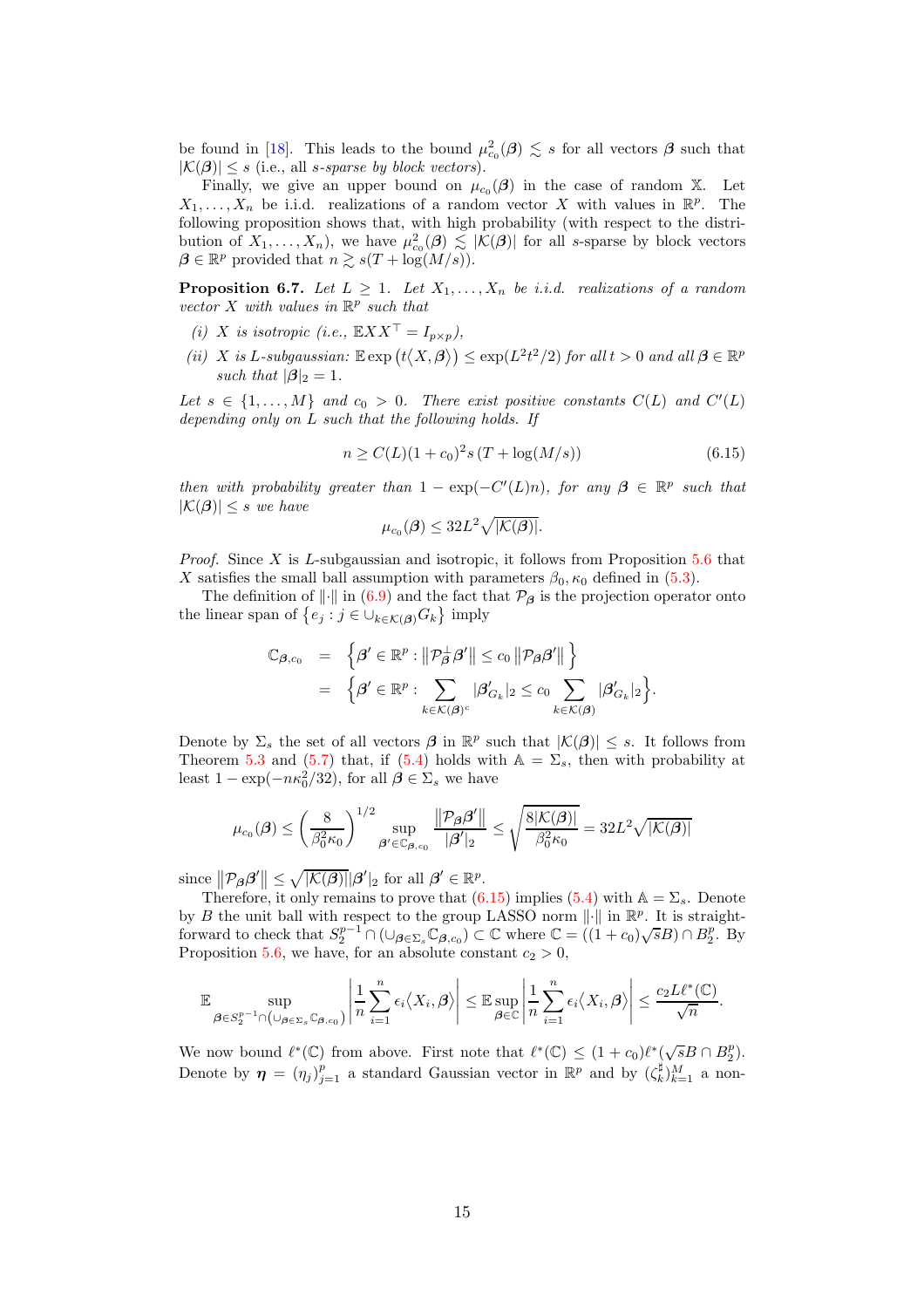increasing rearrangement of  $(|\pmb{\eta}_{G_k}|_2)_{k=1}^M$ . We have

$$
\ell^*(\sqrt{s}B \cap B_2^p) = \mathbb{E} \sup \left( \sum_{k=1}^M t_k \zeta_k : \sum_{k=1}^M |t_k| \leq \sqrt{s}, \sum_{k=1}^M t_k^2 \leq 1 \right)
$$
  
\n
$$
\leq \mathbb{E} \sup \left( \sum_{k=1}^M t_k^{\sharp} \zeta_k^{\sharp} : \sum_{k=1}^M |t_k| \leq \sqrt{s}, \sum_{k=1}^M t_k^2 \leq 1 \right)
$$
  
\n
$$
\leq \mathbb{E} \sup \left( \sum_{k=1}^s t_k^{\sharp} \zeta_k^{\sharp} : \sum_{k=1}^M t_k^2 \leq 1 \right) + \mathbb{E} \sup \left( \sum_{k=s+1}^M t_k^{\sharp} \zeta_k^{\sharp} : \sum_{k=1}^M |t_k| \leq \sqrt{s} \right)
$$
  
\n
$$
= \mathbb{E} \sqrt{\sum_{k=1}^s (\zeta_k^{\sharp})^2} + \sqrt{s} \mathbb{E} \max_{k=s+1,...,M} \zeta_k^{\sharp} \leq 2 \mathbb{E} \sqrt{\sum_{k=1}^s (\zeta_k^{\sharp})^2}
$$
  
\n
$$
\leq \frac{2\sqrt{8s}}{\sqrt{3}} \left[ \mathbb{E} \left( \frac{1}{s} \sum_{k=1}^s \frac{3(\zeta_k^{\sharp})^2}{8} \right) \right]^{1/2}.
$$

Then, using Jensen's inequality we obtain

$$
\mathbb{E}\left(\frac{1}{s}\sum_{k=1}^{s}\frac{3(\zeta_{k}^{\sharp})^{2}}{8}\right) \leq \log \mathbb{E}\exp\left(\frac{1}{s}\sum_{k=1}^{s}\frac{3(\zeta_{k}^{\sharp})^{2}}{8}\right)
$$
  

$$
\leq \log \mathbb{E}\exp\left(\frac{1}{s}\sum_{k=1}^{M}\frac{3|\eta_{G_{k}}|_{2}^{2}}{8}\right) \leq \log \left(\frac{1}{s}\sum_{k=1}^{M}\mathbb{E}\exp\left(\frac{3|\eta_{G_{k}}|_{2}^{2}}{8}\right)\right)
$$
  

$$
= \log \left(\frac{1}{s}\sum_{k=1}^{M}\prod_{j\in G_{k}}\mathbb{E}\exp\left(\frac{3\eta_{j}^{2}}{8}\right)\right) = \log \left(\frac{2^{T}M}{s}\right).
$$

Therefore, there exists an absolute constant  $c' > 0$  such that

$$
\frac{c_2 L \ell^*(\mathbb{C})}{\sqrt{n}} \le \frac{c' L (1+c_0) \sqrt{sT + s \log(M/s)}}{\sqrt{n}}.
$$

For  $\beta_0$  and  $\kappa_0$  given in [\(5.3\)](#page-6-0), the expression in the last display can be rendered smaller than  $\kappa_0\beta_0/16$  provided that  $(6.15)$  holds with large enough constant  $C(L) > 0$ depending only on  $L$ . Thus,  $(5.4)$  follows. Е

#### 6.3 Nuclear norm penalty

We consider here  $H = \mathbb{B} = \mathbb{R}^{k \times m}$  equipped with the Frobenius norm  $\|\cdot\|_H = \|\cdot\|_{Fr}$ and we define the regularization norm  $\|\cdot\|$  as the nuclear norm  $\|\cdot\|_*$  (i.e., the sum of the singular values). The corresponding penalized LS estimator  $\hat{A}$  is a solution of the minimization problem

<span id="page-15-0"></span>
$$
\hat{A} \in \underset{A \in \mathbb{R}^{k \times m}}{\operatorname{argmin}} \left( \|\mathbb{X}A - \mathbf{y}\|_{n}^{2} + \lambda \|A\|_{*} \right) \tag{6.16}
$$

where  $\lambda > 0$  is a tuning parameter. Penalized LS estimators with nuclear norm penalty were considered in several papers starting from [\[26](#page-19-22), [6](#page-18-6), [13\]](#page-19-10). For more references, see [\[12,](#page-19-0) [11,](#page-19-1) [30\]](#page-19-2).

For  $A \in \mathbb{R}^{k \times m}$ , let  $r = \text{rank}(A)$  denote its rank. By the singular value decomposition,  $A = \sum_{j=1}^r \sigma_j(A) u_j v_j^{\top}$  with orthonormal vectors  $u_1, \ldots, u_r \in \mathbb{R}^k$ , orthonormal vectors  $v_1, \ldots, v_r \in \mathbb{R}^m$  and singular values  $\sigma_1(A) \geq \cdots \geq \sigma_r(A) > 0$ . The pair of linear vector spaces  $(S_1, S_2)$  where  $S_1$  is the linear span of  $\{u_1, \ldots, u_r\}$  and  $S_2$  is the linear span of  $\{v_1, \ldots, v_r\}$  will be called the support of A. We will denote by  $S_j^{\perp}$  the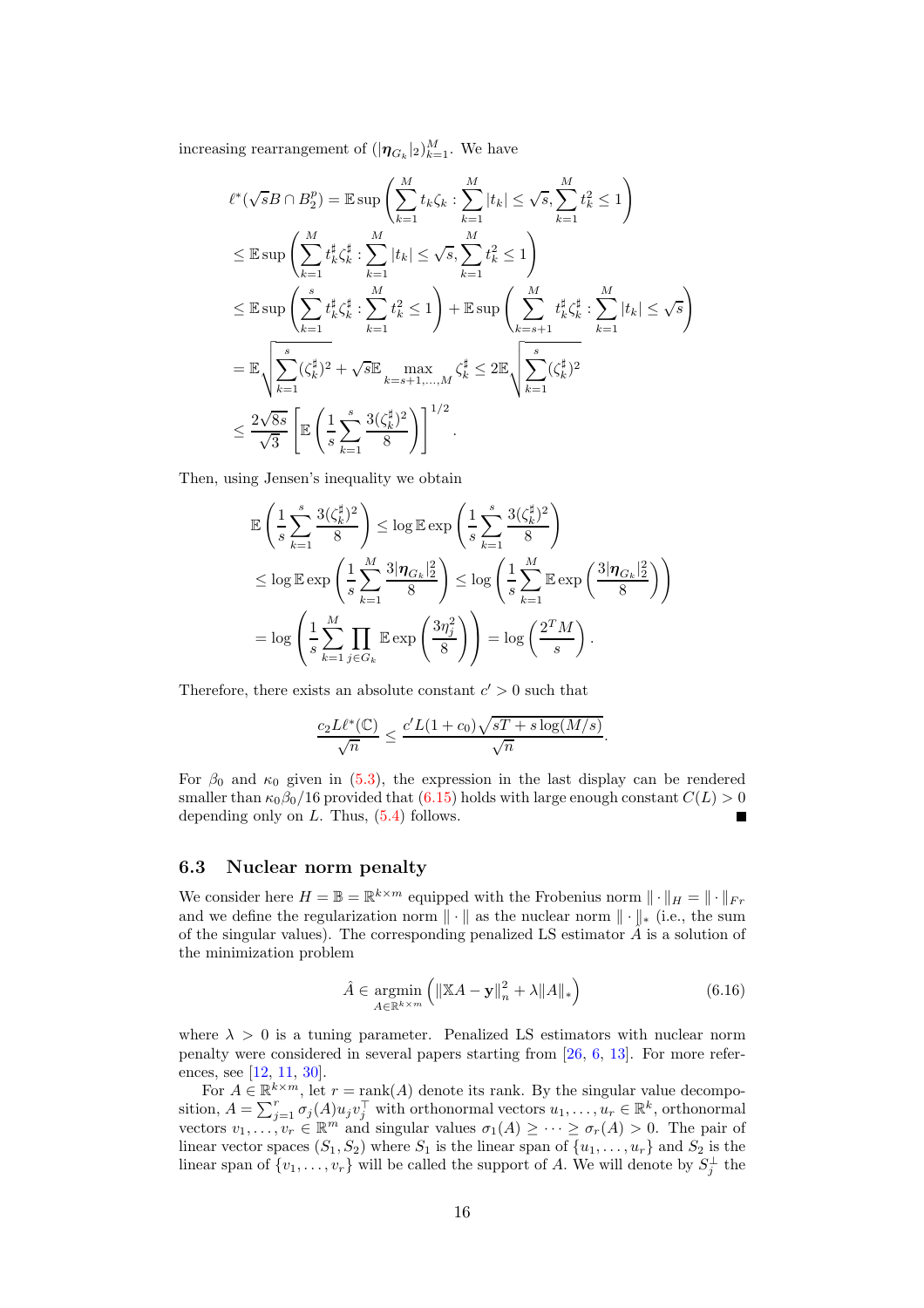orthogonal complement of  $S_j$ ,  $j = 1, 2$ , and by  $P_S$  the orthogonal projector on the linear vector space S. Given  $A \in \mathbb{R}^{k \times m}$  with support  $(S_1, S_2)$ , and  $B \in \mathbb{R}^{k \times m}$ , we set

<span id="page-16-0"></span>
$$
\mathcal{P}_A(B) \triangleq B - P_{S_1^\perp} B P_{S_2^\perp} \text{ and } \mathcal{P}_A^\perp(B) \triangleq P_{S_1^\perp} B P_{S_2^\perp}. \tag{6.17}
$$

For the norm  $\|\cdot\| = \|\cdot\|_*$ , Assumption [4.1](#page-3-2) is satisfied with the operator  $\mathcal{P}_A$ defined in [\(6.17\)](#page-16-0). Indeed, it is clear that  $\mathcal{P}_A(A) = A$ . Furthermore, by definition of  $\mathcal{P}_A^{\perp}$ , the columns of A are orthogonal to the columns of  $\mathcal{P}_A^{\perp}(B)$  and the rows of A are orthogonal to the rows of  $\mathcal{P}_{A}^{\perp}(B)$ . Thus

$$
||A||_* + ||\mathcal{P}_A^{\perp}(B)||_* = ||A + \mathcal{P}_A^{\perp}(B)||_*,
$$

which means that the nuclear norm satisfies Assumption [4.2](#page-3-4) (the decomposability assumption), and a fortiori Assumption [4.1.](#page-3-2)

Oracle inequalities for the estimator [\(6.16\)](#page-15-0) follow from Theorem [4.3](#page-4-3) and Corol-lary [4.4.](#page-5-3) In order to apply those results, one has to find  $\tau'$  such that  $\mathbb{P}(\Omega) \geq 1/2$ where

<span id="page-16-1"></span>
$$
\Omega = \left\{ \sup_{\|B\|_{*} \le 1} \frac{1}{n} \sum_{i=1}^{n} \xi_{i} \langle X_{i}, B \rangle \le \tau' \right\} = \left\{ \frac{\|\Gamma\|_{sp}}{\sqrt{n}} \le \tau' \right\},\tag{6.18}
$$

 $\Gamma = n^{-1/2} \sum_{i=1}^n \xi_i X_i$ ,  $\|\Gamma\|_{sp}$  is the spectral norm (i.e., the largest singular value of Γ), and  $\xi_i$  are i.i.d. random variables with distribution  $\mathcal{N}(0, \sigma^2)$ . The next result from  $[26]$  provides a control of the spectral norm of Γ. Define

$$
\phi_{max} \triangleq \sup_{\substack{A \in \mathbb{R}^{k \times m}: \|A\|_{Fr} = 1 \\ \text{and } rank(A) = 1}} \left( \frac{1}{n} \sum_{i=1}^{n} \langle X_i, A \rangle^2 \right)^{1/2}.
$$

The quantity  $\phi_{max}$  is the maximal rank-1 restricted eigenvalue of the operator X.

**Lemma 6.8** (Lemma 2 in [\[26\]](#page-19-22) with  $D = 2$ ). Let  $k \ge 2$  and  $m \ge 2$ . Let  $X_1, \ldots, X_n$ be deterministic matrices in  $\mathbb{R}^{k \times m}$  and let  $\xi_1, \ldots, \xi_n$  be *i.i.d.* random variables with distribution  $\mathcal{N}(0, \sigma^2)$ . If

$$
\tau' \geq 8 \sigma \phi_{max} \sqrt{\frac{k+m}{n}}
$$

*then for the event*  $\Omega$  *in* [\(6.18\)](#page-16-1) *we have*  $\mathbb{P}(\Omega) \ge 1 - 2 \exp(-(2 - \log 5)(m + k)) \ge 1/2$ *.* 

In view of this lemma, oracle inequalities for the nuclear norm regularization procedure  $(6.16)$  with tuning parameter  $\lambda$  satisfying

<span id="page-16-2"></span>
$$
\lambda \ge 80\sigma \phi_{max} \sqrt{\frac{k+m}{n}} \tag{6.19}
$$

can be deduced from Theorem [4.3](#page-4-3) and Corollary [4.4.](#page-5-3) We have the following result.

<span id="page-16-3"></span>Theorem 6.9. *Let*  $k \geq 2$  *and*  $m \geq 2$ *. Assume that*  $\xi \sim \mathcal{N}(0, \sigma^2 I_{n \times n})$  *and that*  $X_1, \ldots, X_n$  are deterministic matrices. Let  $\delta \in (0,1)$ . The estimator  $\hat{A}$  defined in [\(6.16\)](#page-15-0) *with tuning parameter satisfying* [\(6.19\)](#page-16-2) *is such that, with probability at least*  $1 - \delta$ ,

$$
\|\mathbb{X}\hat{A} - \mathbf{f}\|_{n}^{2} \le \min_{A \in \mathbb{R}^{k \times m}} \left[ \|\mathbb{X}A - \mathbf{f}\|_{n}^{2} + \frac{16}{25} \lambda^{2} \mu_{4}^{2}(A) \right] + \frac{16\sigma^{2}(\Phi^{-1}(1-\delta))^{2}}{n}
$$

*and*

$$
\mathbb{E} \|\mathbb{X}\hat{A} - \mathbf{f}\|_{n}^{2} \le \min_{A \in \mathbb{R}^{k \times m}} \left[ \|\mathbb{X}A - \mathbf{f}\|_{n}^{2} + \frac{16}{25} \lambda^{2} \mu_{4}^{2}(A) \right] + \frac{16\sigma^{2}}{n}.
$$

*If, in addition,*  $\mathbf{f} = \mathbb{X}A^*$  *for some*  $A^* \in \mathbb{R}^{k \times m}$ *, then with probability at least*  $1 - \delta$ *,* 

$$
\|\hat{A} - A^*\|_* \le 4\lambda \mu_4^2(A^*) + \frac{20\sigma^2(\Phi^{-1}(1-\delta))^2}{n\lambda}
$$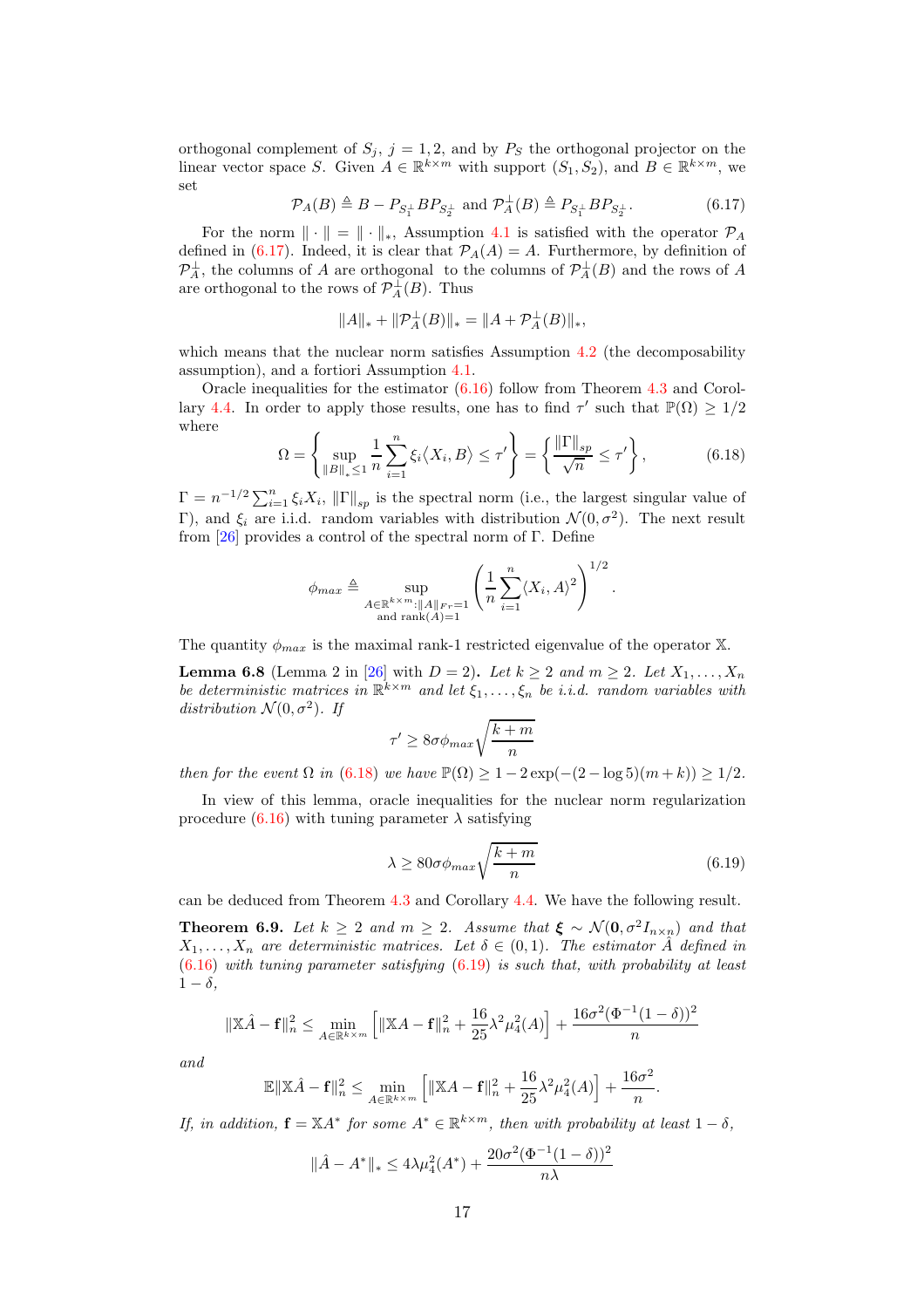$$
\mathbb{E}\|\hat{A} - A^*\|_* \le 8\lambda\mu_4^2(A^*) + \frac{20\sigma}{\lambda n}.
$$

Finally, we give a bound on the compatibility factor  $\mu_{c_0}(A)$  for low rank matrices A in the case where  $X_1, \ldots, X_n$  are i.i.d. random matrices. Using Theorem [5.3](#page-6-4) we obtain the following result.

<span id="page-17-1"></span>**Proposition 6.10.** Let  $L \geq 1$ . Let  $X_1, \ldots, X_n$  be *i.i.d.* realizations of a random  $matrix X$  with values in  $\mathbb{R}^{k \times m}$  *such that* 

- *(i) X is isotropic:*  $\mathbb{E}\langle X, A \rangle^2 = ||A||_{Fr}^2$  *for all*  $A \in \mathbb{R}^{k \times m}$ *,*
- (*ii*)  $X$  *is* L-subgaussian:  $\mathbb{E} \exp(t \langle X, A \rangle) \leq \exp(L^2 t^2 / 2)$  *for all*  $t > 0$  *and all*  $A \in$  $\mathbb{R}^{k \times m}$  *such that*  $||A||_{Fr} = 1$ *.*

Let  $s \in \{1, \ldots, \min(k, m)\}\$  and  $c_0 > 0$ . There exist positive constants  $c(L)$  and  $c'(L)$ *depending only on* L *such that the following holds. If*

<span id="page-17-0"></span>
$$
n \ge c(L)(1+c_0)^2 s \max(k, m), \tag{6.20}
$$

*then with probability greater than*  $1 - \exp(-c'(L)n)$ *, for any*  $A \in \mathbb{R}^{k \times m}$  *such that* rank $(A) \leq s$  *we have* 

$$
\mu_{c_0}(A) \leq 32L^2 \sqrt{\text{rank}(A)}.
$$

*Proof.* Since X is L-subgaussian and isotropic, it follows from Proposition [5.6](#page-9-3) that X satisfies the small ball assumption with parameters  $\beta_0$ ,  $\kappa_0$  defined in [\(5.3\)](#page-6-0).

Denote by  $M_s$  the set of all matrices in  $\mathbb{R}^{k \times m}$  with rank at most s. For any  $A \in \mathbb{R}^{k \times m}$  we have

$$
\mathbb{C}_{A,c_0} = \left\{ A' \in \mathbb{R}^{k \times m} : \left\| \mathcal{P}_A^{\perp} A' \right\|_* \le c_0 \left\| \mathcal{P}_A A' \right\|_* \right\}
$$

where  $P_A$  is the operator defined in [\(6.17\)](#page-16-0). It follows from Theorem [5.3](#page-6-4) and [\(5.7\)](#page-7-2) that, if [\(5.4\)](#page-6-3) holds with  $A = M_s$ , then with probability at least  $1 - \exp(-n\kappa_0^2/32)$ , for all  $A \in M_s$  we have

$$
\mu_{c_0}(A) \le \left(\frac{8}{\beta_0^2 \kappa_0}\right)^{1/2} \sup_{A' \in \mathbb{C}_{A,c_0}} \frac{\|\mathcal{P}_A A'\|_{*}}{\|A'\|_{Fr}} \le \sqrt{\frac{8 \text{rank}(A)}{\beta_0^2 \kappa_0}} = 32L^2 \sqrt{\text{rank}(A)}
$$

since  $||\mathcal{P}_A A'||_* \leq \sqrt{\text{rank}(A)} ||A'||_{Fr}$  for all  $A' \in \mathbb{R}^{k \times m}$ .

Therefore, it only remains to prove that  $(6.20)$  implies  $(5.4)$  with  $\mathbb{A} = M_s$ . Denote by  $S_2^{km-1}$  and  $B_2^{km}$  the unit Euclidean sphere and the unit Euclidean ball in  $\mathbb{R}^{k \times m}$ , respectively, and by  $B_*$  the unit ball in  $\mathbb{R}^{k \times m}$  with respect to the nuclear norm. It is straightforward to check that  $S_2^{km-1} \cap (\cup_{A \in M_s} \mathbb{C}_{A,c_0}) \subset \mathbb{C}$  where  $\mathbb{C} = ((1+c_0)\sqrt{s}B_*) \cap B_2^{km}$ . Proposition [5.6](#page-9-3) yields that

$$
\mathbb{E} \sup_{A \in S_2^{km-1} \cap (\cup_{A \in M_s} \mathbb{C}_{A,c_0})} \left| \frac{1}{\sqrt{n}} \sum_{i=1}^n \epsilon_i \langle X_i, A \rangle \right| \leq c_2 L \ell^* \left( S_2^{km-1} \cap (\cup_{A \in M_s} \mathbb{C}_{A,c_0}) \right) \leq c_2 L \ell^*(\mathbb{C}).
$$

Next, by inclusion we have  $\ell^*(\mathbb{C}) \leq (1+c_0)\ell^*(\sqrt{s}B_* \cap B_2^{km}) \leq (1+c_0)\sqrt{s}\ell^*(B_*)$ . By duality,  $\ell^*(B_*) = \mathbb{E} ||G||_{sp}$  where G is a random matrix with i.i.d.  $\mathcal{N}(0, 1)$  entries. In addition,  $\mathbb{E} \|G\|_{sp} \leq \sqrt{k} + \sqrt{m}$ , cf. [\[7](#page-18-7)]. Thus, for large enough constant  $c(L) > 0$ , condition  $(6.20)$  implies  $(5.4)$  with  $\mathbb{A} = M_s$ . п

Combining Theorem  $6.9$  and Proposition  $6.10$  we can obtain oracle inequalities for the estimator A defined in  $(6.16)$  when  $X_1, \ldots, X_n$  are i.i.d. random matrices independent of the noise vector  $\xi$ . We illustrate it by the following result for the basic example where the entries of each of the matrices  $X_i$  are i.i.d. standard Gaussian.

*and*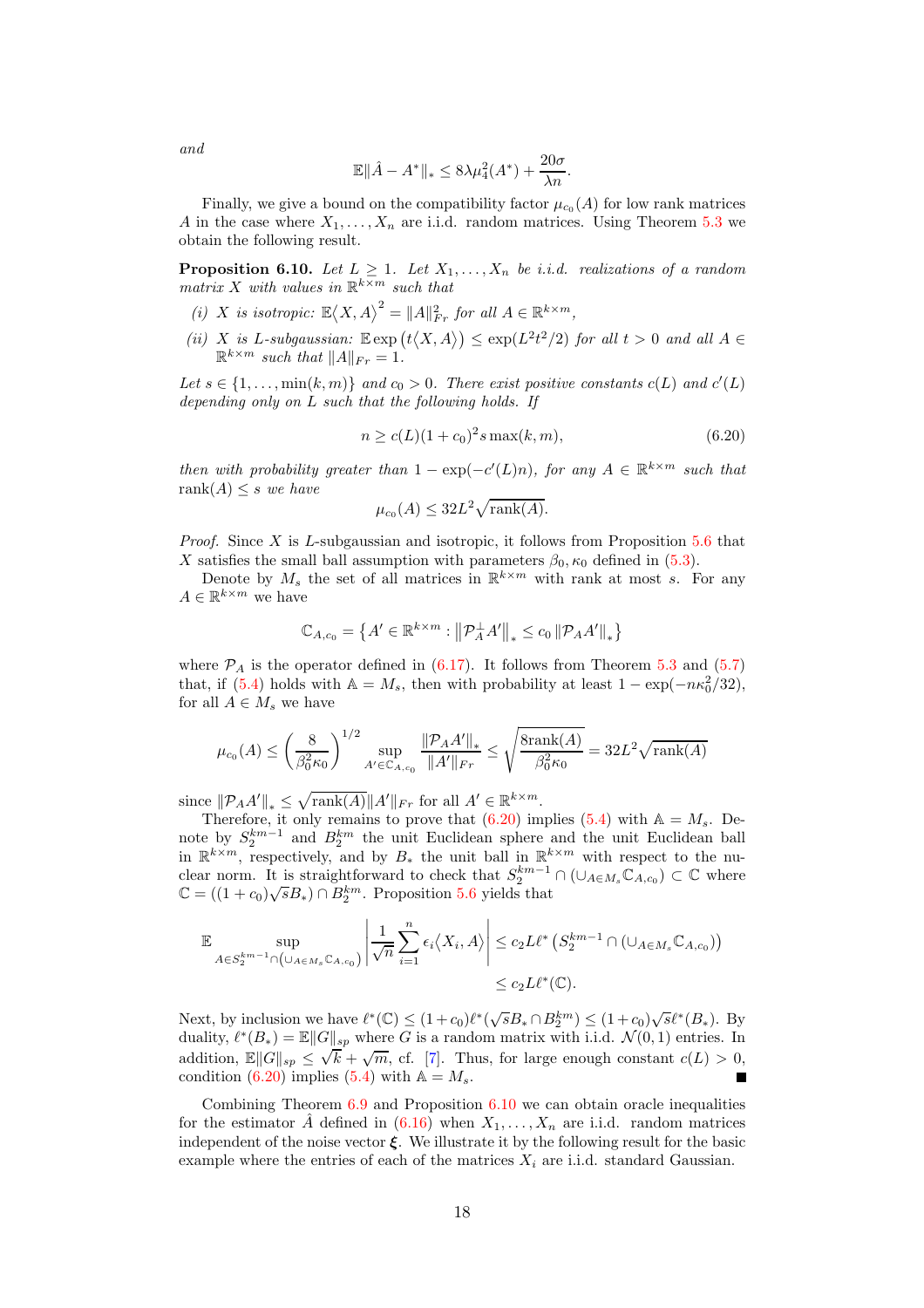**Theorem 6.11.** *Assume that*  $\xi \sim \mathcal{N}(0, \sigma^2 I_{n \times n})$  *and that*  $X_1, \ldots, X_n$  *are i.i.d. realizations of a random matrix* X *whose entries are i.i.d. standard Gaussian random variables. We also assume that*  $X_1, \ldots, X_n$  *are independent of the noise vector*  $\xi$ *. Let*  $\delta \in (0, 1)$ *,*  $k \geq 2$ *, m*  $\geq 2$ *, and* 

<span id="page-18-8"></span>
$$
\lambda = a\sigma \sqrt{\frac{k+m}{n}}\tag{6.21}
$$

.

*with*  $a \geq 120$ . There exist an absolute constant  $C_3 > 0$  and a constant  $C_4 > 0$ *depending only on a such that the following holds. If*  $n \geq C_3$ s max $(k, m)$ *, then for the estimator* Aˆ *defined in* [\(6.16\)](#page-15-0) *with tuning parameter* [\(6.21\)](#page-18-8) *we have that, with probability at least*  $1 - \delta - e^{-n/C_4}$ ,

$$
\|\mathbb{X}\hat{A} - \mathbf{f}\|_{n}^{2} \leq \min_{A \in \mathbb{R}^{k \times m} : \text{rank}(A) \leq s} \left( \|\mathbb{X}A - \mathbf{f}\|_{n}^{2} + C_{4} \frac{\sigma^{2} \text{rank}(A)(k+m)}{n} \right) + \frac{16\sigma^{2}(\Phi^{-1}(1-\delta))^{2}}{n}.
$$

*If, in addition,*  $f = X A^*$  *for some*  $A^* \in \mathbb{R}^{k \times m}$  *such that*  $\text{rank}(A^*) \leq s$ *, then with probability at least*  $1 - \delta - e^{-n/C_4}$ ,

$$
\|\hat{A} - A^*\|_{*} \le C_4 \sigma \left(s\sqrt{\frac{k+m}{n}} + \frac{(\Phi^{-1}(1-\delta))^2}{\sqrt{(k+m)n}}\right)
$$

*Proof.* Under the assumptions of the theorem, X is a nearly isometric linear map, cf. [\[25\]](#page-19-23). Then, it follows from [\[25,](#page-19-23) Lemma 4.3] that there exists an absolute constant  $C_5 > 0$  such that  $\phi_{max} \leq 3/2$  with probability at least  $1 - e^{-n/C_5}$ . Therefore, we can use Theorem [6.9](#page-16-3) with  $\lambda$  defined in [\(6.21\)](#page-18-8). Plugging the bound on  $\mu_4$  from Proposition [6.10](#page-17-1) in the oracle inequalities in deviation from Theorem [6.9](#page-16-3) we obtain the result.

## References

- <span id="page-18-3"></span>[1] P. C. Bellec, A. S. Dalalyan, E. Grappin, and Q. Paris. On the prediction loss of the Lasso in the partially labeled setting. *arXiv preprint arXiv:1606.06179*, 2016.
- <span id="page-18-1"></span>[2] P. C. Bellec, G. Lecué, and A. B. Tsybakov. Slope meets Lasso: improved oracle bounds and optimality. *arXiv preprint arXiv:1605.08651*, 2016.
- <span id="page-18-2"></span>[3] P. C. Bellec and A. B. Tsybakov. Bounds on the prediction error of penalized least squares estimators with convex penalty. In V. Panov, editor, *Festschrift for Valentin Konakov*. Springer, 2017, *arXiv preprint arXiv:1609.06675*.
- <span id="page-18-0"></span>[4] P. J. Bickel, Y. Ritov, and A. B. Tsybakov. Simultaneous analysis of Lasso and Dantzig selector. *Ann. Statist.*, 37:1705–1732, 2009.
- <span id="page-18-5"></span>[5] S. Boucheron, G. Lugosi, and P. Massart. *Concentration inequalities*. Oxford University Press, Oxford, 2013.
- <span id="page-18-6"></span>[6] E. Candes and Y. Plan. Tight oracle bounds for low-rank matrix recovery from a mininal number of noisy random measurements. *IEEE Transactions on Information Theory*, 57:2342–2359, 2011.
- <span id="page-18-7"></span>[7] K.R. Davidson and S.J. Szarek. Local operator theory, random matrices and Banach spaces. In *Handbook of the geometry of Banach spaces*, volume I, pages 317–366. North-Holland, Amsterdam, 2001.
- <span id="page-18-4"></span>[8] V.H. de la Peña and E. Giné. *Decoupling*. Springer, New York, 1999.